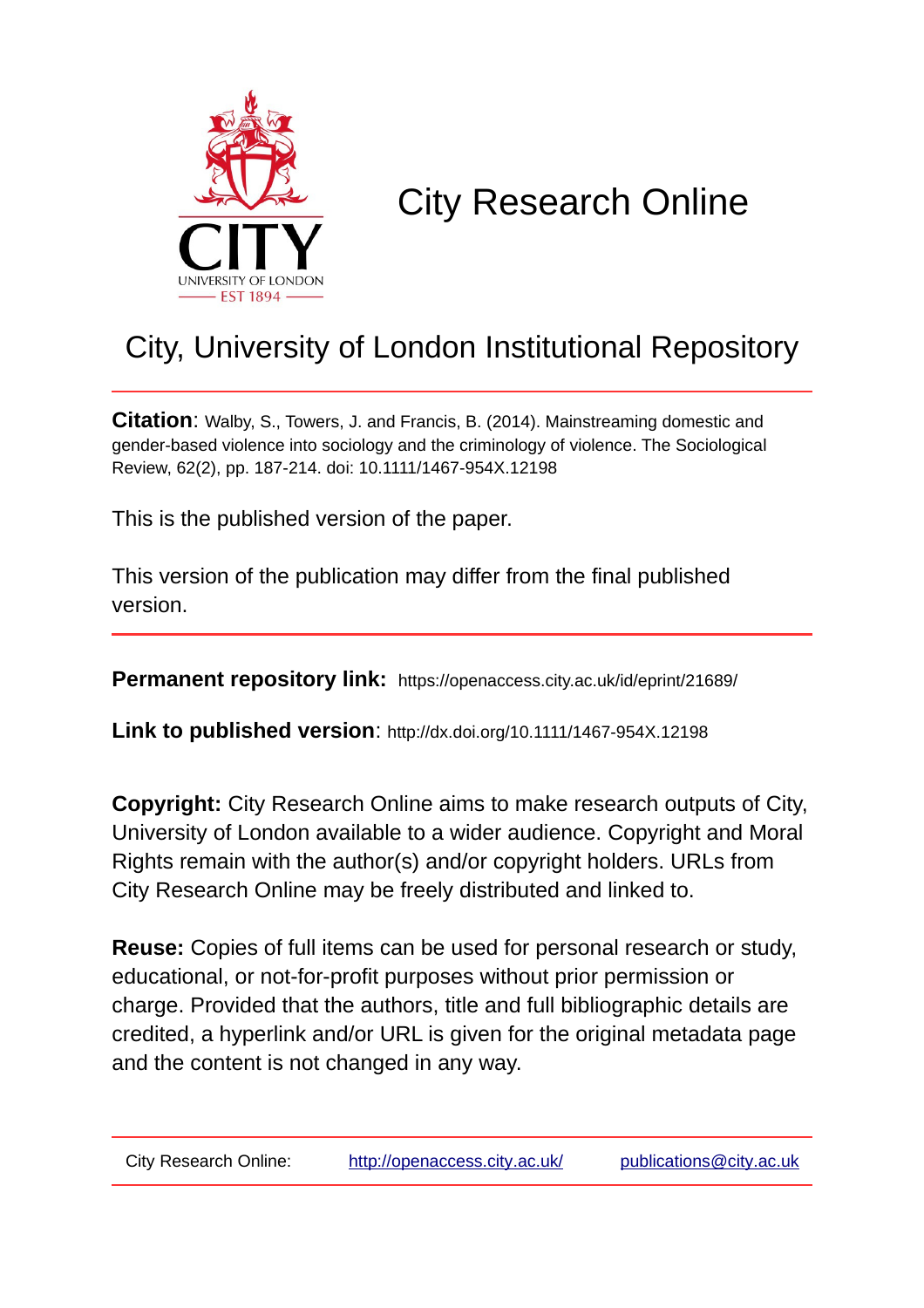## **Mainstreaming domestic and gender-based violence into sociology and the criminology of violence**

### *Sylvia Walby, Jude Towers and Brian Francis*

**Abstract:** Sociological and criminological views of domestic and gender-based violence generally either dismiss it as not worthy of consideration, or focus on specific groups of offenders and victims (male youth gangs, partner violence victims). In this paper, we take a holistic approach to violence, extending the definition from that commonly in use to encompass domestic violence and sexual violence. We operationalize that definition by using data from the latest sweep of the Crime Survey for England and Wales. By so doing, we identify that violence is currently under-measured and ubiquitous; that it is gendered, and that other forms of violence (family violence, acquaintance violence against women) are equally of concern. We argue that violence studies are an important form of activity for sociologists.

**Keywords:** violence, domestic violence, crime, victim-offender relationship, gender, measurement, quantitative methods

#### **Introduction**

Žižek (2009) is wrong to argue that sociologists should refrain from examining direct violence on the grounds that this distracts from more important matters. Bourdieu (2000 [1997]) is wrong to argue that violence involves the complicity of those who undergo it. These men underestimate the importance of violence in the lives of women; the significance of visceral physical force and the harm that it causes. The scholarly neglect of domestic violence and other forms of violence against women has a long heritage. Weber (1948) thought the modern state had a monopoly of legitimate violence in its territory, even at a time when rape and violence in the domestic sphere were not crimes when committed by husbands against wives. Merton (1938) was one of many sociologists and criminologists to locate violence as the product of socio-economic inequalities, studying young disadvantaged men; but allowed their victims to remain largely invisible.

*The Sociological Review*, 62:S2, pp. 187–214 (2014), DOI: 10.1111/1467-954X.12198 © 2014 The Authors. The Sociological Review published by John Wiley & Sons Ltd on behalf of the Editorial Board of The Sociological Review.

This is an open access article under the terms of the [Creative Commons Attribution](http://creativecommons.org/licenses/by/3.0) License, which permits use, distribution and reproduction in any medium, provided the original work is properly cited.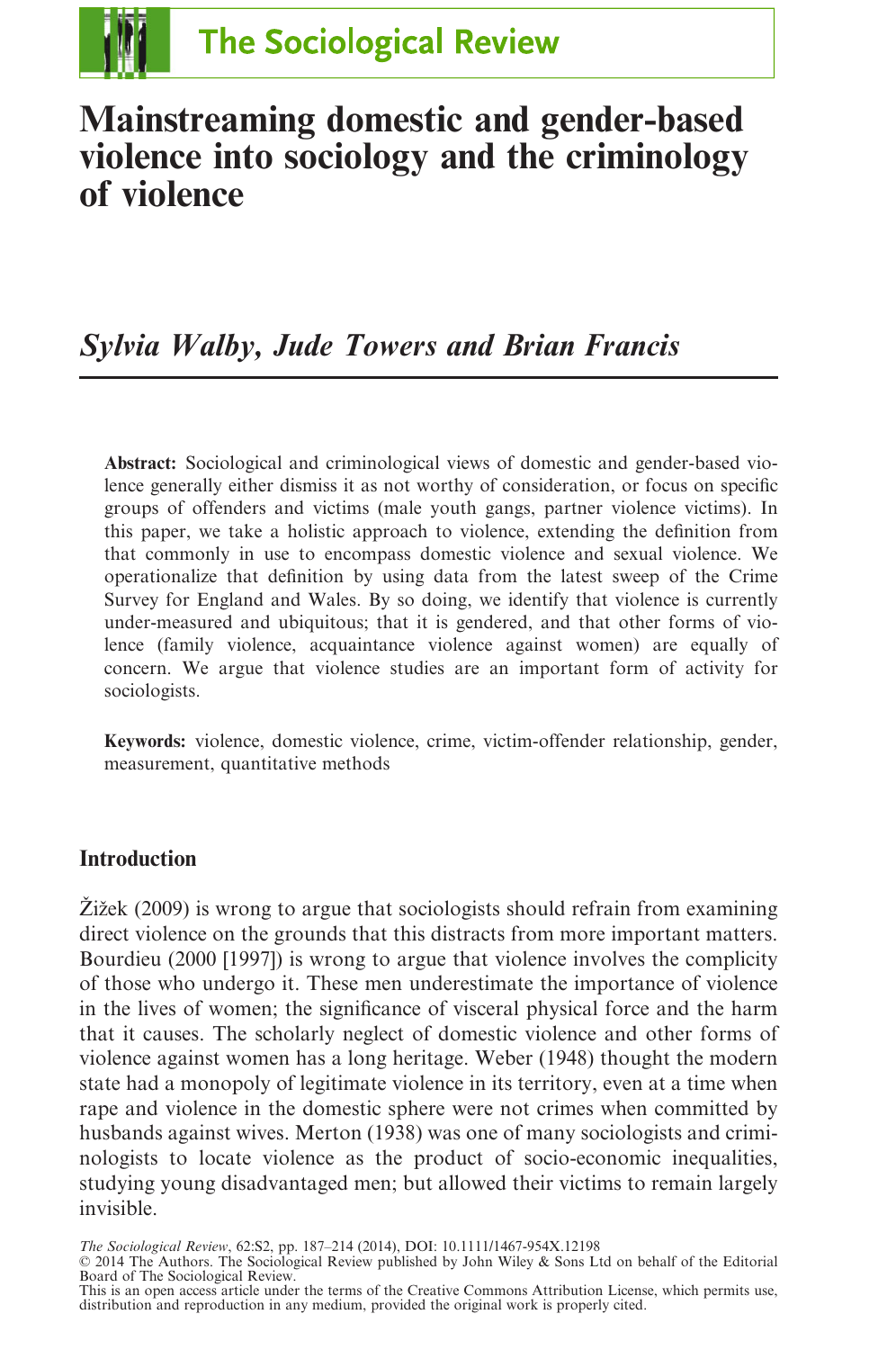The mainstream neglect is embedded in the construction of public knowledge. Taking England and Wales as an exemplar, the official count of violent crime, police recorded crimes, has no categories in which to capture domestic violence or gender-based violence (with the exception of some sexual offences); thus violent crime against women is routinely made invisible in the public sphere.

Beyond the analysis of inter-personal violence there is work on other forms of violence – that of violence of states, militaries and political movements (Tilly, 2003; Mann, 1986), but this is beyond the scope of this paper, though see Walby (2009, 2013), Ray (2011), Wieviorka (2009) and Maleševic´ (2010).

There has been a growing challenge to the gendered assumption that domestic violence and gender-based violence against women are not important. There is an emerging epistemic community (Haas, 1992), combining the development of new knowledge and practices, involving feminist activists, service providers, academics and public officials. The violence emerges into public view in the form of 'scandals', when some famous man is accused of perpetrating gendered violence (eg Jimmy Saville, Julian Assange, Strauss-Kahn), or when a particularly horrendous incident stirs public outrage (eg sex abuse of children by Catholic priests; gang rape in India). But this particular knowledge is not yet sedimented into authoritative academic knowledge, although there are significant attempts to achieve this (eg Walklate, 2004). As Sharp (2006: 3) notes, in her editorial on the launch of the journal *Feminist Criminology*, 'the majority of criminological research in the top-tier journals still either ignores women or treats gender as a control variable'.

There is an emerging field at the intersection of and in the interstices between sociology, gender studies, criminology, social policy and social statistics that investigates and analyses domestic and gendered violence. This field includes debates as to the extent to which: domestic violence is gendered (Straus and Gelles, 1990; Dobash *et al*., 1992; Archer, 2000); domestic abuse is violent (Stark, 2007); and frequent repetitions of domestic violence can be counted (Johnson, 1995, 2008).

Despite its vibrancy, the field of domestic and gendered violence has developed relatively separately from mainstream disciplines. It has developed its own conferences and journals; its own theories, concepts and forms of measurement; its priority fields of enquiry. This separate development has consequences for the integration of the scholarship and research on domestic and gendered violence into mainstream sociology and criminology that are not always positive. The purpose of this paper is to mainstream the analysis of domestic and gendered violence into sociology. This is not merely a one-way impact, but a process of mutual adaptation of these two complex systems of thought.

By mainstreaming violence, this paper is able to pursue a challenge to orthodox views by investigating the extent to which interpersonal violence is domestic and is gendered, using a form of knowledge widely considered to be authoritative: statistics. It rejects the view that official statistics are inevitably part of the dominant order; arguing that instead they can be used to speak 'truth to power'. It contributes to the agenda of making visible this violence by addressing and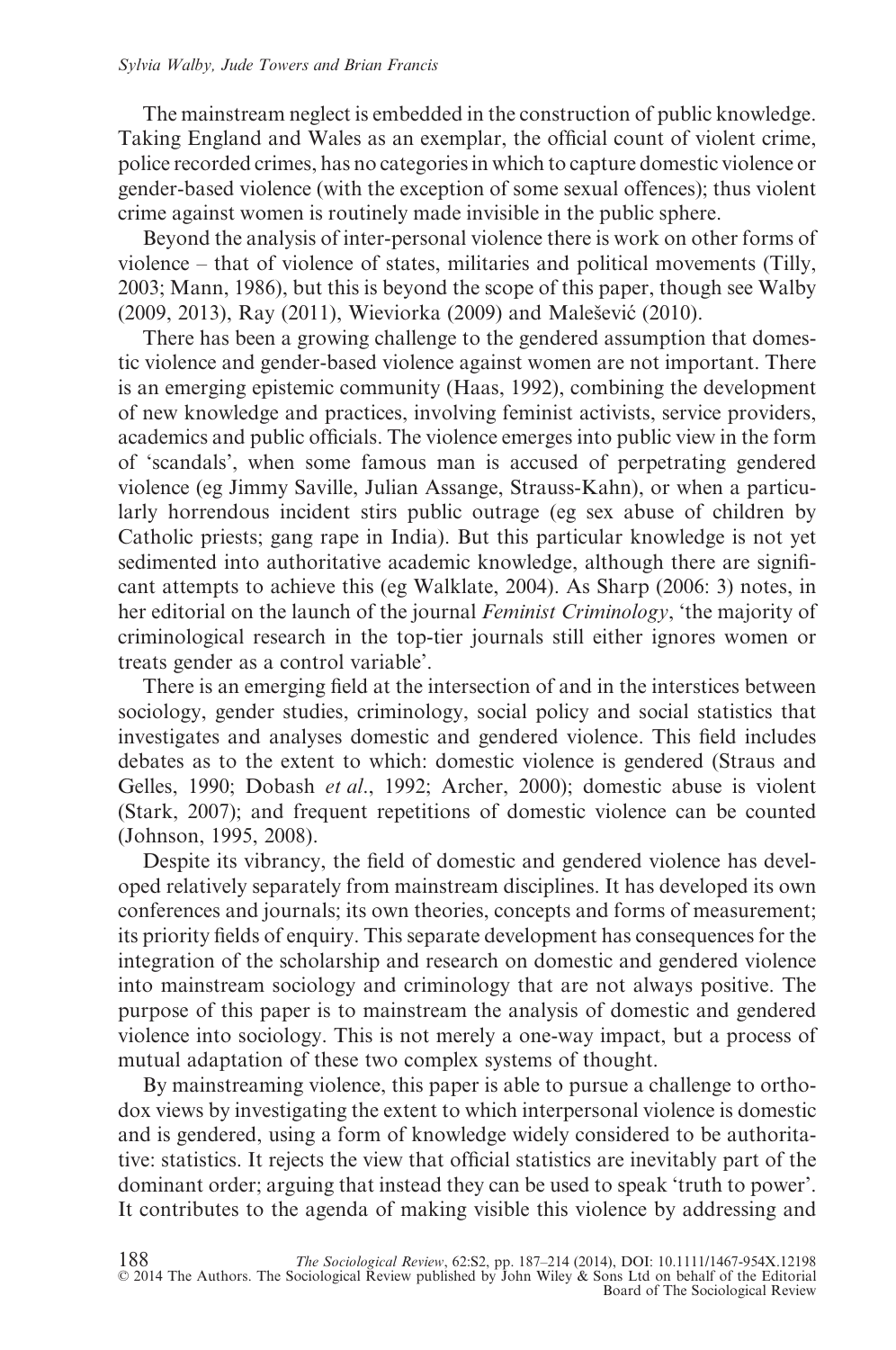solving some of the dilemmas and complexities of measurement necessary to identify the violence as a robust object for analysis. It draws on analysis of a range of sources of data including, in particular, the Crime Survey for England and Wales (CSEW), formerly the British Crime Survey.

As part of this mainstreaming, there is also a need for some of the particularities of the challenger field of gendered violence to be modified. This includes reconsideration of concepts and measurements so as to be compatible with the mainstream. There is need to explicitly address the less than full overlap of the violence that is variously 'domestic', 'gender-based' and 'against women'. This includes consideration of violence that is gendered, but not domestic.

In this way, the paper develops further the critique of current theoretical frameworks in which domestic violence and gender-based violence are marginalized; identifies the scale of domestic and gendered violence as a proportion of all violent crime; demonstrates the implications of different definitions of domestic and gendered violence for substantive findings and analysis; and establishes the significance of domestic and gendered violence to social theory.

#### **Review**

The neglect of gendered inter-personal violence is widespread in contemporary social theory. This occurs in two main ways. First, violence is defined in such a way as to position its harm as if it derives abstractly from systems of inequality, thereby obscuring physical harms and physical violence from men to women, as illustrated by the work of Žižek and Bourdieu. Second, within the analysis of violence within the field of sociological criminology, there is segregation of mainstream accounts of violence that leave gender out of focus from an emerging specialized school of gender-based violence. Although there are attempts to merge the insights from the specialized analysis of gendered violence into mainstream theory in this area (eg Walklate, 2004; Hearn, 2012), they have had limited impact. We identify some of the reasons for this lack of impact in order to suggest how they may be addressed, thereby offering a route to more successful mainstreaming of the analysis of gendered violence into the analysis of inter-personal violence and into social theory.

#### *Social theory: Žižek and Bourdieu*

Žižek (2009: 10) argues that the focus on, the 'fascination' with, direct violence, or 'subjective violence', is a distraction from more important systemic issues. He distinguishes between 'subjective violence – that violence which is enacted by social agents, evil individuals, disciplined repressive apparatuses, fanatical crowds' (2009: 9) and 'the fundamental systemic violence of capitalism . . . that is no longer attributable to concrete individuals and their "evil" intentions, but is purely "objective", systematic, anonymous' (2009: 11). He concludes thus 'to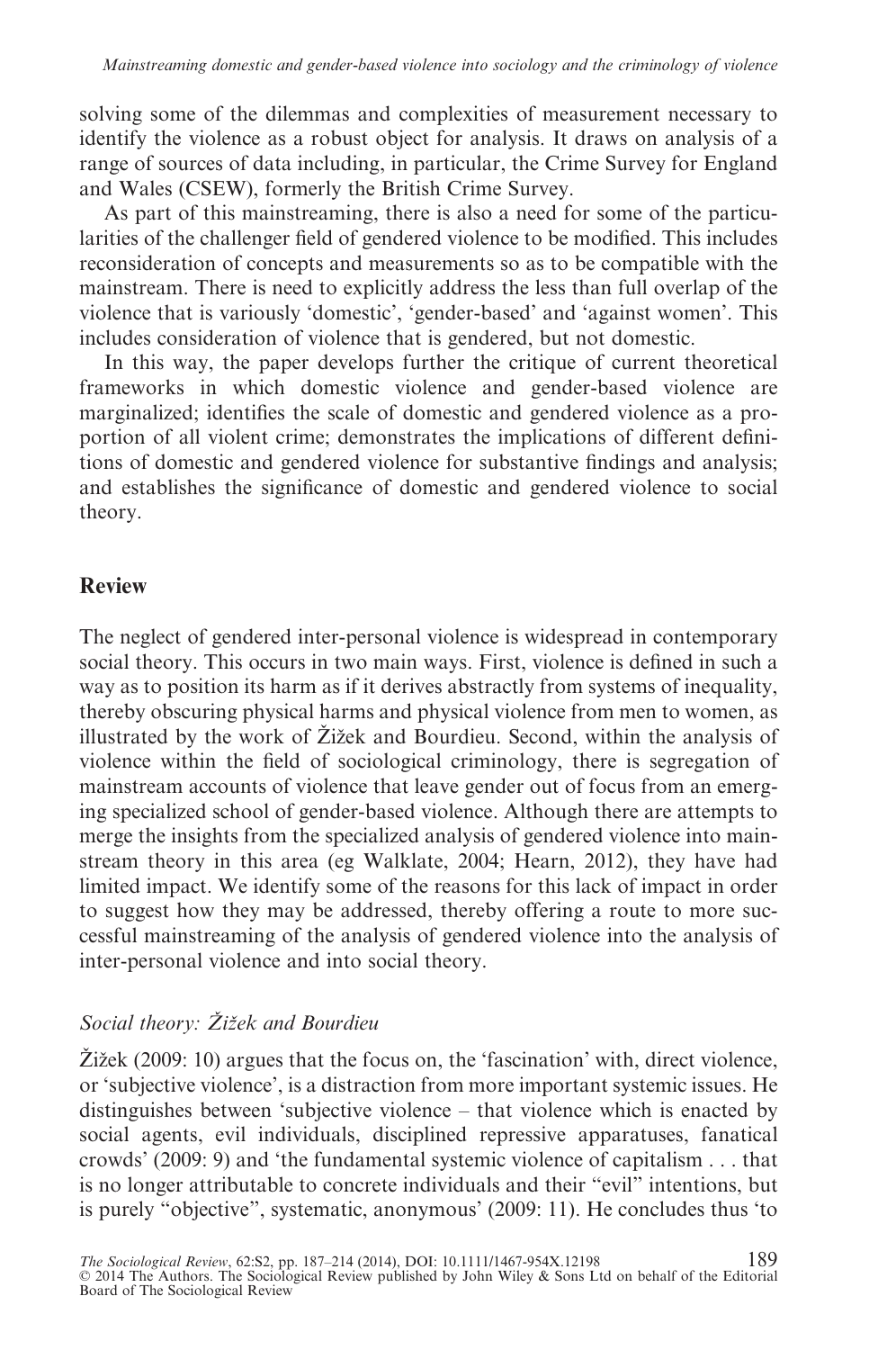chastise violence outright, to condemn it as 'bad', is an ideological operation par excellence, a mystification which collaborates in rendering invisible the fundamental forms of social violence' (2009: 174).

Žižek is right to note that the prioritization of different forms of violence is not a simple given but is socially variable and influenced by media and other social practices. But his examples of victims, starting with elites who suffer from revolutionary violence, suggest that he is unaware of the actual distribution of victims of violence in unequal societies. His prioritization of the 'objective' wider system is insensitive to these actual patterns in inter-personal violence, in which women and other minoritized groups are further harmed. His ostensibly radical argument that it is important to focus on 'the system' not its immediate victims merely rehearses the same old gender-blind practices of the traditional left.

Bourdieu (2000), like Žižek, also seeks to displace physical violence from the centre of attention of analysis, but by a different theoretical manoeuvre. Bourdieu broadens the concept of violence so that it overlaps with and is indistinguishable from that of power. This might initially appear to expand the scope of analysis, but in fact it merely erodes the specificity and potential for distinctive explanatory power of the concept of violence, since if violence is merely symbolic power, then it is no more than other forms of symbolic power. Indeed, Bourdieu goes further and suggests that victims of violence are complicit in this violence because they have learned their position within the practices of power and these are deeply sedimented in their habitus and embedded in their bodies. Bourdieu (2000: 169–170) writes of

the inscription of a relation of domination into the body . . . The practical recognition through which the dominated, often unwittingly, contribute to their own domination by tacitly accepting, in advance, the limits imposed on them . . . submitting, however reluctantly, to the dominant judgement, sometimes in internal conflict and 'selfdivision', the subterranean complicity that a body slipping away from consciousness and will maintains with the violence of the censures inherent in the social structures.

Symbolic violence is the coercion which is set up only through the consent that the dominated cannot fail to give to the dominator. . . . The effect of symbolic domination (sexual, ethnic, cultural, linguistic, etc) is exerted not in the pure logic of knowing consciousness but in the obscurity of the dispositions of habitus, in which are embedded the schemes of perception and appreciation . . . below the level of the decisions of the conscious mind and the controls of the will.

In consequence, Bourdieu cannot theorize violence as separate from other forms of power; he cannot identify its specific character, rhythms and modalities. The concept of 'symbolic violence' refuses the specificity of the visceral, the particularity of the power that comes from control over physical pain rather than over economic resources. In so doing he is rejecting a conceptual distinction that is relevant to the analysis of the modalities of power. Even more odd is his claim that those who suffer symbolic violence collaborate with and are complicit with their oppressor rather than resist and fight back. Such a position is rejected by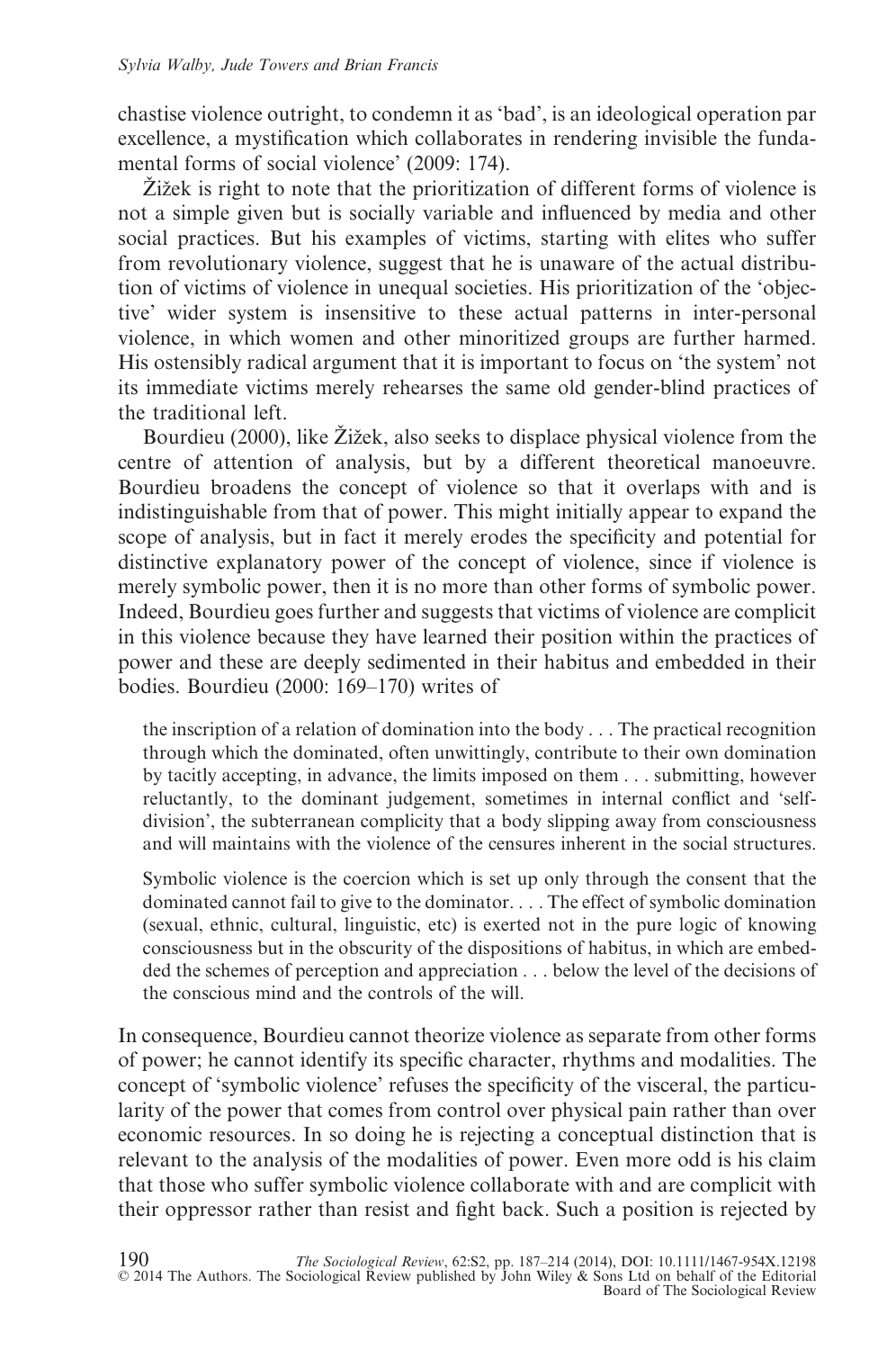Fanon (1990), who details the ever-present awareness of the oppressed of the risk of violence from the hated colonial oppressor (see also von Holdt, 2013). Bourdieu's position is the opposite of that of Gramsci (1971), for whom coercion made visible the relations of domination that could in less contentious times be disguised by consent.

These critical social theorists, Žižek and Bourdieu, not only marginalize gendered violence, but also inter-personal violence more generally. Žižek argues that the abstract systemic 'violence' of capitalism is more important than the concrete examples of direct violence that are picked up in the media, while Bourdieu refuses the specificity of violence distinct from other forms of symbolic power. If 'theory' is so problematic, will matters improve when looking at the empirical social science closest to violence, criminology?

#### *Criminology*

Most of the empirical analysis of inter-personal violence in the social sciences now takes place in the field of criminology, though this overlaps with sociology and other disciplines, and within a relatively segregated field of 'violence against women'.Much, though not all, criminology subsumes violent crime into a general crime category, except where the analyses are more specific to crime type. Criminology is internally diverse, being subdivided into several competing and overlapping schools of thought (Maguire *et al*., 2012; McLaughlin *et al*., 2003; Newburn, 2013); hence, the generalizations that are made below come with warnings about the need for caution and caveats. Nevertheless, it is not unreasonable to identify the following schools of thought, theories and paradigms: structural strain theory (Merton, 1938), many times reworked (Agnew, 1992, 1999), which branches into the Chicago school of social disorganization (Shaw and McKay, 1942), the inequality/relative deprivation school (Young, 1999), and related approaches to macro level sources of variation (Pratt and Cullen, 2005); and rational choice theory originating in economics (Becker, 1968), which informs the development of the routine activity paradigm (Cohen and Felson, 1979), the self-control deficit paradigm (Gottfredson and Hirschi, 1990) and the criminal career paradigm (Piquero *et al*., 2003) as well as economic criminology (Cook *et al*., 2013). Gender is remarkable by its absence from these schools of thought, appearing instead as a separate field. In textbooks and overviews of criminology gender will often appear as a separate chapter that is ill-integrated into the rest of the text (see, for example, Miller and Mullins, 2008).

In the classic sociological account by Merton, the cause of crime lay in the 'malintegration', or structural strain between 'culturally defined aspirations' and 'socially structured means' of obtaining them (Merton, 1938: 674).

The fact that actual advance toward desired success symbols through conventional channels is, despite our persisting open-class ideology, relatively rare and difficult with those handicapped by little formal education and few economic resources . . . On the one hand, they are asked to orient their conduct toward the prospect of accumulating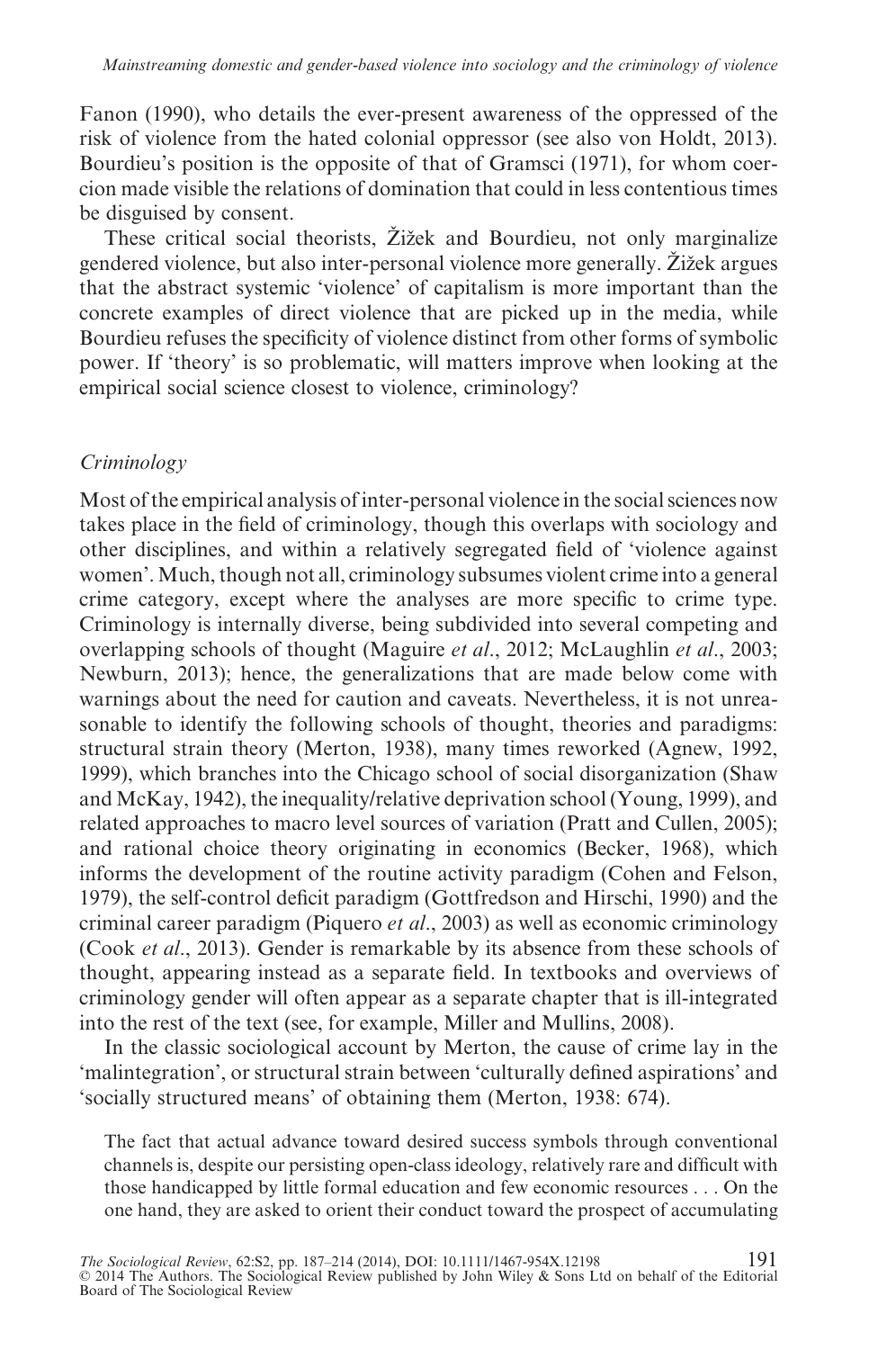wealth and on the other they are largely denied effective opportunities to do so institutionally. The consequences of such structural inconsistency are psychopathological personality, and/or antisocial conduct, and/or revolutionary activities. (Merton, 1938: 679)

Crime is thus one of the outcomes of structural strain between culturally defined aspirations and class-based inequalities in the means to fulfil them. Merton situates the causality of crime at the level of social structure, in the tensions generated by socially structured inequalities. Yet, despite gender relations being deeply structured by inequalities, gender is omitted from this foundational account of crime.

More recent work develops the analysis of the implications of structural inequality for crime, including violent crime, through the route of both inequality and relative deprivation and also that of poverty and social disorganization. The conceptual focus on relative deprivation lends itself to synergy with political economy and left realism (Young, 1999). For example, there are studies that link cross-national rates of homicide with economic inequality and poverty (Cole and Gramajo, 2009; Pridemore, 2008; van Wilsem, 2004), including Fajnzylber *et al*. (2002) who find not only a statistically significant correlation of the link between economic inequality and homicide in a cross-national data set over time, but also evidence that inequality is the cause of changes in its rate. The focus on social disorganization, developed by the 'Chicago school' (Shaw and McKay, 1942), is focused on the social disorganization that can be the consequence of poverty, but which is mediated by the different ways civil society and the social relations within neighbourhoods are constituted (Sampson *et al*., 2002). There is a very large body of empirical evidence linking economic inequality, variously operationalized as poverty, income inequality, unemployment, poverty and disadvantage, with crime including violent crime, at both individual and macro levels. A very strong correlation is found in several major reviews, including a meta-review of 63 studies by Chiricos (1987), of 34 studies by Hsieh and Pugh (1993), and the meta-analysis of over 200 studies by Pratt and Cullen (2005). The finding across these myriad of studies, methodologies and perspectives is that crime, including violent crime and homicide, is perpetrated by the disadvantaged. Yet, there is little discussion of gender, despite the significance of gender inequalities.

In the work informed by the more individualistic traditions of psychology and economics, such as rational choice theory (eg Becker, 1968), the link between disadvantage and violent crime re-emerges, but is articulated through different causal pathways. In rational choice theory, crime is committed when the benefits of crime outweigh its costs in the sanctions that might be brought to bear on the perpetrator (Becker, 1968) by the state or civil society. In studies within the self-control deficit paradigm (Gottfredson and Hirschi, 1990), the correlation that is discovered between harsh and poor upbringing and later criminality is explained by variations in self-control: poor upbringing in early childhood causes poor self-control, which causes crime because such individuals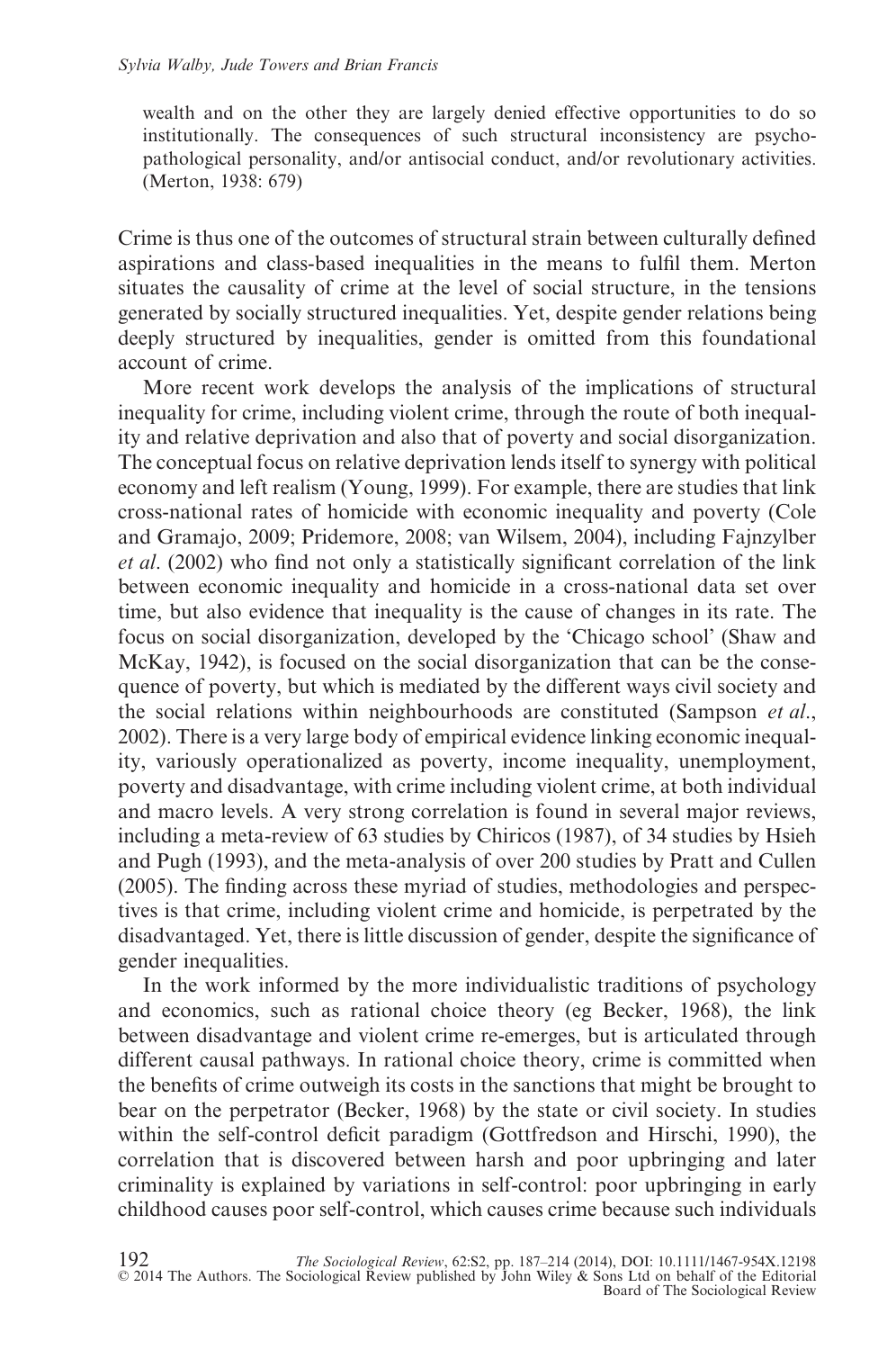find it harder to resist temptation. This paradigm has become one of the most important in contemporary criminology, with a meta-analysis of 21 studies finding that self-control was a strong predictor of crime (Pratt and Cullen, 2000). This paradigm meshes with the criminal career paradigm (Piquero *et al*., 2003), in which poor upbringing results in a criminal career, and the worse the upbringing the earlier the onset and later the desistance from crime. Although these methodologically individualist approaches might appear to float free from social structurally generated inequalities and disadvantages, in fact this is not entirely the case, since they are brought in by the back door of the social conditions that shape the family circumstances that lead to the development of individuals with low self-control, while the existence of non-linear effects (Mears *et al*., 2013) suggests the relevance of mediating social institutions. Again women are largely invisible, though with a few exceptions.

Additionally, gang theories of violence have been proposed. For example, there may exist a normative acceptance of violence in some societal groups (Wolfgang and Ferracuti, 1967). Such values are transmitted within the cultural group, and individuals can also be born into such a subculture. The theory has proved controversial as it has become associated with ethnic or black violence, but Wolfgang and Ferracuti also identified social class as a relevant societal group.

There are some specific criminological theories of individualized violence that are not general theories of crime. Such authors turn to psychopathological explanations of violent behaviour such as conduct disorder or sociopathic tendencies. Moffit (1993) identifies brain injury and abnormal brain activity as associated with life-course persistent offending – a small percentage of offenders who are most likely to be involved in violence. However, she goes on to state that social factors such as poverty and childhood upbringing will interact with these biological factors – children can overcome psychological deficit through successful upbringing.

Most criminology, therefore, suggests that violence and crime are generated by the disadvantaged, in one way or another, with many empirical studies consistent with this paradigm. Women appear, if at all, as an absence, as the mother who failed to socialize her children into appropriate levels of selfcontrol. Women as the victims of male violence are rarely visible in mainstream criminology, being treated as a separate field. This is beginning to be seen as a problem. For example, the meta-analysis of studies on self control and victimology notes the absence of studies on intimate partner violence, violence against women, family violence, and child abuse and concluded 'self-control theory cannot assume the flavour of generality for which it was originally intended' until these studies are included (Pratt *et al*., 2014: 90).

#### *Gender-based violence against women*

A specialist sub-field of gender-based violence against women has developed over the last 30 years. It has developed by identifying, naming, describing,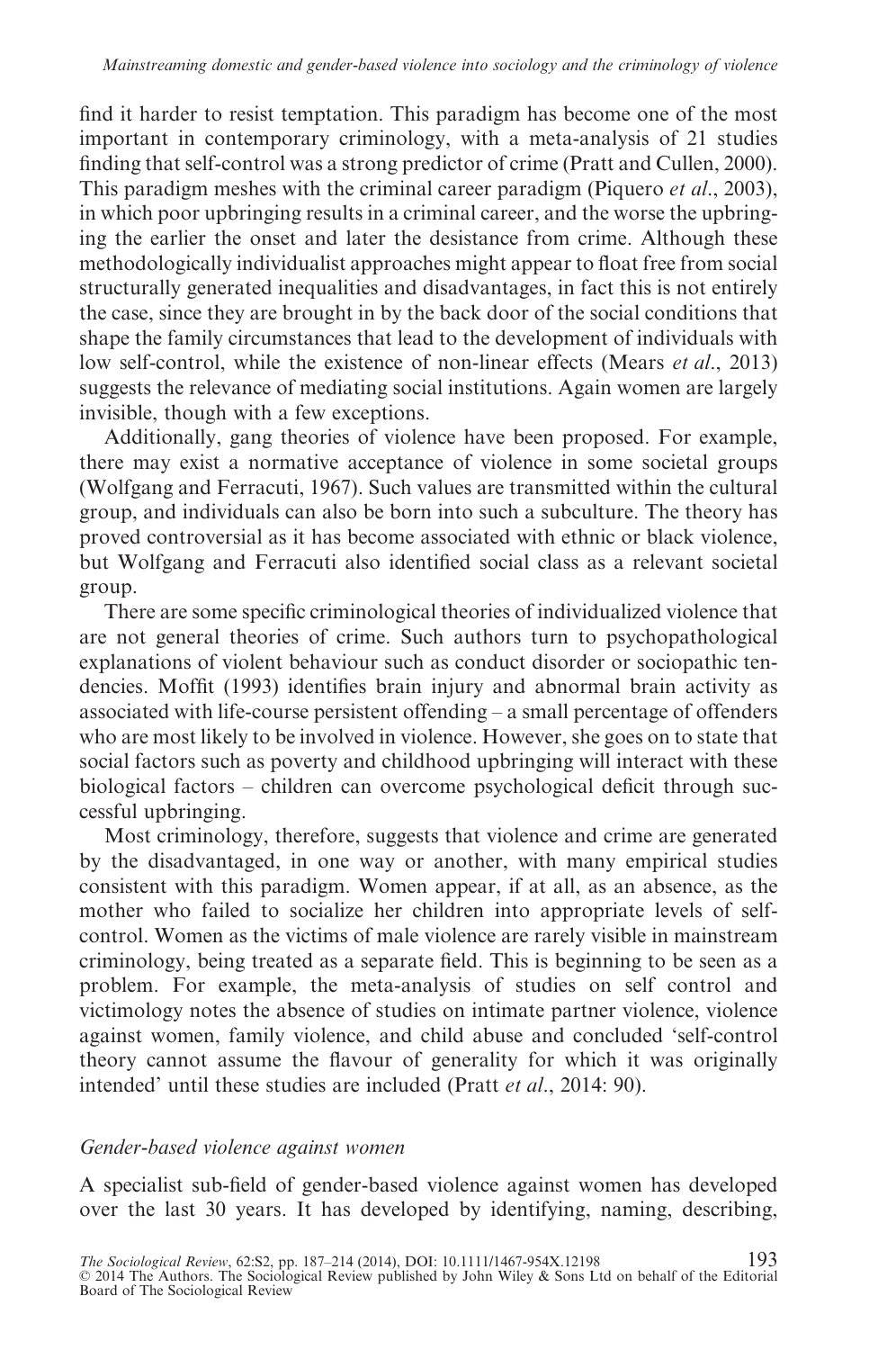documenting, counting, and analysing an increasing range of forms of violence. As part of a wider epistemic community, alongside activists, service providers and policymakers, this academic field has helped to bring the issues of genderbased violence against women into public view, established a field of political activism, steady policy development, and increasingly a field of social scientific enquiry with journals and conferences. Most of the field is self-contained, with only a limited literature that simultaneously addresses the specialist and general analytic fields. There are several theoretical and methodological divergences between the mainstream and gendered fields that are conducive to their continued segregation: first, in theoretical assumptions; second, in definition of violence; third in the significance of the relationship between offender and victim; fourth in whether the extent of the violence concerns the number of violent events or the number of victimized people.

Contrary to much criminology, most of the analysis of gender-based violence treats this violence to be primarily from the advantaged (largely men) and directed primarily towards the disadvantaged (largely women). Gender-based violence against women is commonly seen as both a consequence and a cause of gender inequality (Dobash and Dobash, 1979; Kelly, 1988). The direction of violence, from advantaged to disadvantaged, is different from much mainstream criminology where such directionality of violence is not part of the dominant paradigm. This theoretical divergence hinders the integration of the two fields. An example of such work in the field of domestic violence is that of Kalmuss and Straus (1982) that found the greater were the objective intra-household gender inequalities, the more likely that conflict would lead to violence. Objective dependency was considered to occur when the wife was not employed, when her husband earned more than 75 per cent of the couple's income, and when there were the further constraint of children aged five or younger at home. However, there are both exceptions to this generalization and also multiple ways in which 'gender inequality' is interpreted and operationalized. For example, there is a minority tradition in the field, which argues that domestic violence is perpetrated by women as much as by men; which rejects the claim of the link between gender disadvantage and domestic violence, suggesting instead that women can be as violent as men and that family dysfunction is the main cause of the violence (Straus, 1979). While there are claims that studies support this view (Archer, 2000), the weight of the evidence in the field does not support this view of gender symmetry of the perpetrators of the violence (Dobash *et al*., 1992; Walby and Allen, 2004). But the issue as to the nature of relative and absolute gender inequalities and ascertaining which of diverse potential causal pathways between inequality and violence are the most important is not yet fully resolved. Vieraitis *et al*. (2007) find that variations in women's absolute status correlate with their risk of being victims of homicide, but not their relative position, in a cross-sectional analysis of US counties in 2000. Pridemore and Freilich (2005) find a positive relationship between gender income equality and women being victims of homicide, in a cross-sectional study in the US, which they interpret as caused by a backlash from conservative men to reductions in gender inequality;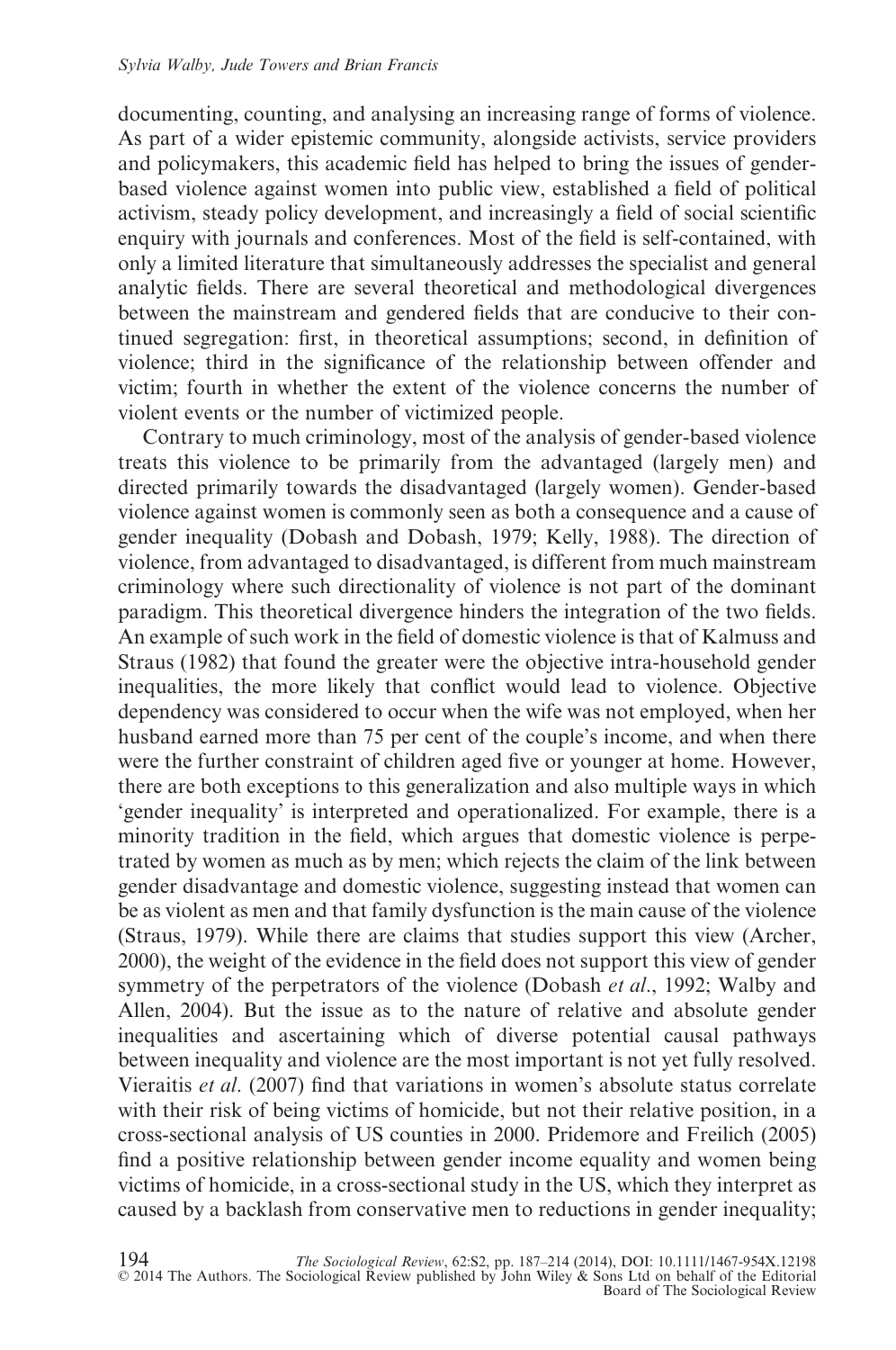though they note caveats and limitations in that there was no correlation with the strength of a masculine subculture. Further, there are complex interactions between different inequalities, including gender and ethnicity as well as those of gender and socio-economic position (Crenshaw, 1991; Burgess-Proctor, 2006; Bernard, 2013). The divergence in the assumptions about the disadvantaged position of perpetrator and victim in the mainstream and specialist field presents challenges to the integration of gender-specific and general theories of violent crime.

The second divergence between the mainstream and gender fields stems from tension between a definition of violence that focuses on criminalized physical actions and another that extends this to encompass many other forms of power, which is reflected in different measures of the nature and severity of the acts in mainstream crime analysis and in the gender violence field (Walby, 2013). This debate has parallels in fields of research on violence (de Haan, 2009). The mainstream crime field deploys a set of specific categories built up over years of development of nationally based criminal law, while the gender violence field, through developments in international policy (UN General Assembly, 1993) and research methodology (Straus, 1979; Dobash *et al*., 1992) has developed a very broad definition. The UN General Assembly (1993), in its Declaration on the Elimination of Violence against Women, defined violence against women thus:

*'For the purposes of this Declaration, the term "violence against women" means any act of gender-based violence that results in, or is likely to result in, physical, sexual or psychological harm or suffering to women, including threats of such acts, coercion or arbitrary deprivation of liberty, whether occurring in public or in private life. Violence against women shall be understood to encompass, but not be limited to, the following: (a) Physical, sexual and psychological violence occurring in the family, including battering, sexual abuse of female children in the household, dowry-related violence, marital rape, female genital mutilation and other traditional practices harmful to women, non-spousal violence and violence related to exploitation; (b) physical, sexual and psychological violence occurring within the general community, including rape, sexual abuse, sexual harassment and intimidation at work, in educational institutions and elsewhere, trafficking in women and forced prostitution; (c) Physical, sexual and psychological violence perpetrated or condoned by the State, wherever it occurs.'*

The definition of domestic violence used by the UK government (Home Office, 2013) and its approach to eliminating violence against women and girls (UK Government, 2013) reflects the broad UN definition of gender-based violence against women. There has been discussion in the gender field as to the merits and consequences of restricting the definition of violence to physical actions or extending it to non-physical forms of abuse (DeKeseredy, 2000; Gordon, 2000; Kilpatrick, 2004; Saltzman, 2004). On the one hand are those that argue for a broad definition that includes acts of power that are not crimes so as to build concepts of a 'continuum' of violence (Kelly, 1988) and 'coercive control' (Stark, 2007). On the other are those that note that the consequences of breadth are not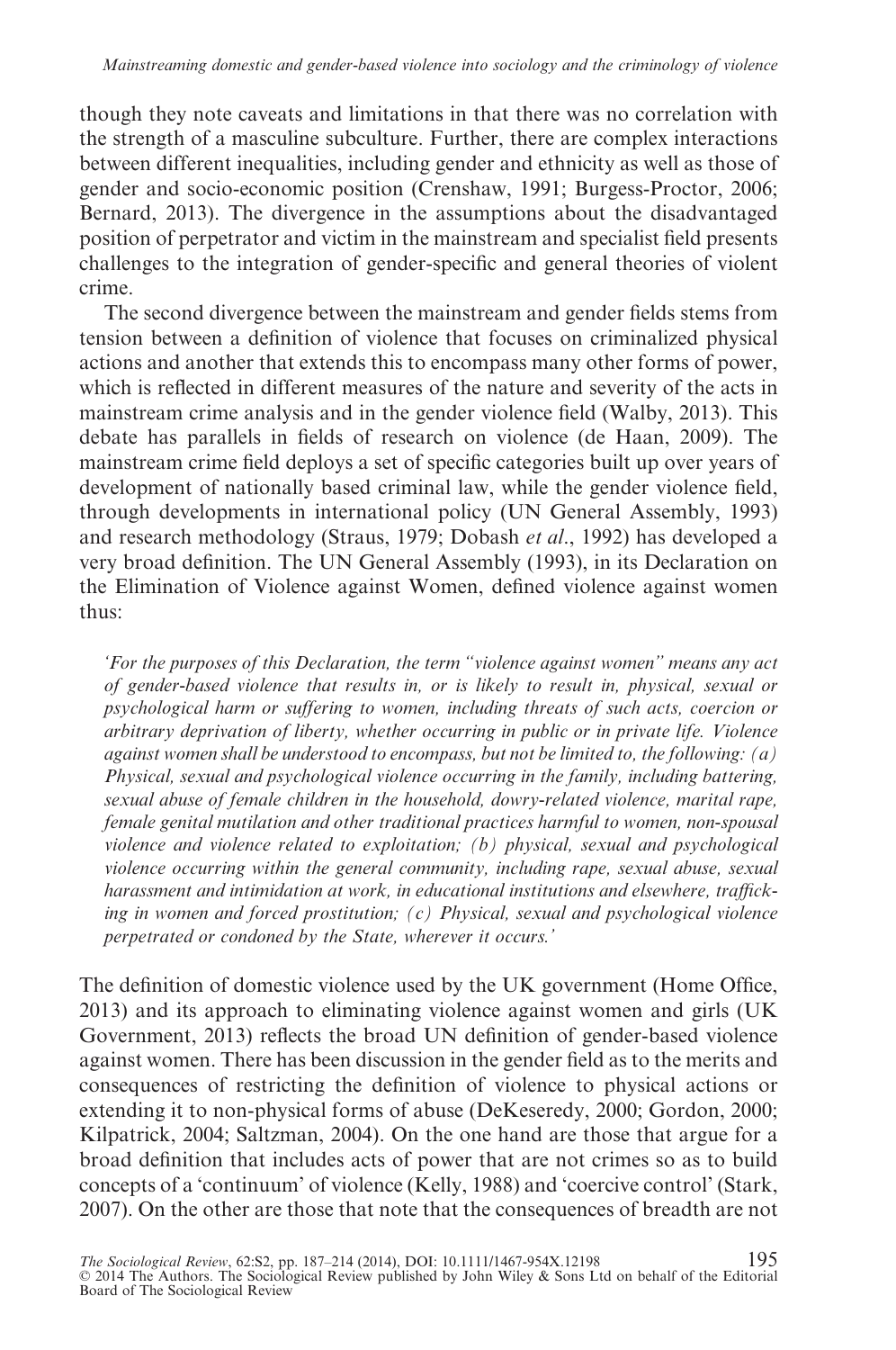always desirable since they draw minor acts into the frame of violence that can obscure the extent of gender inequality found in the more severe acts (Radford, 2003). For example, Steffensmeier *et al*. (2006) find that, between 1980 and 2003 in the US, widening the definition of violent crime so as to include borderline incidents changes the gender composition of perpetrators since these borderline incidents are disproportionately perpetrated by women, thereby leading the official record to show a narrowing of the gender gap in the perpetration of violent crime. A compromise is to collect data on a wide range of forms of abuse that enables definitions data to be drawn at different thresholds to meet different definitions (Saltzman *et al*., 1999; Walby and Allen, 2004).

The third divergence concerns the importance or otherwise of the relationship between offender and victim. Recorded crime statistics do not treat this relationship as relevant so it is not recorded; but documenting the presence or absence of a domestic relationship is essential to the field of domestic violence. In mainstream crime analysis this is not usually regarded as important, so this information is rarely included in recorded crime statistics. In the gender field the relationship between offender and victim is very important; indeed in the field of domestic violence it is part of the definition, so this information is essential. The near-invisibility of the gendered relationship between offender and victim in police recorded crime statistics, since the relationship between offender and victim is not recorded there, is thus a problem for the gender field. It is certainly possible for the police to collect and record data on the relationship of the perpetrator to the victim. Indeed, there are a few minor examples of such subdivision: the categories of rape and sexual assault are subdivided by whether the victim is female or male; and there is a special category of assault for those instances where it is racially or religiously aggravated. However, in order to achieve a gender division within categories of violence against the person, it would be necessary for statute law to require this. In some countries, for example, Sweden, there is a specific offence of domestic assault against women, but not the UK. The response in the UK, and some other countries, is to find other ways to record the relationship between alleged perpetrator and offender in criminal justice system data, by the use of additional 'flags' but this is usually less reliable than the main statistics produced by the police, since the data collection tends to be less well resourced and the process is less rigorously audited (Walby *et al*., 2010).

The fourth concerns whether the extent of violence is counted as the number of violent events or as the number of people victimized. In the mainstream, recorded crime statistics usually count the number of offences, while the domestic violence field has tended to count the number of victims. This makes it hard to make even simple calculations such as the percentage of violent crime that is gender-based since in one case the unit is the offence and in the other it is the victim. The repeated nature of domestic violence needs to be taken into account if its nature is to be described and analysed (Farrell *et al*., 1995). But there is more than one way to do this. On the one hand, there is a call for the development of the concept of 'coercive control' (Stark, 2007; Myhill and Dunne, 2015)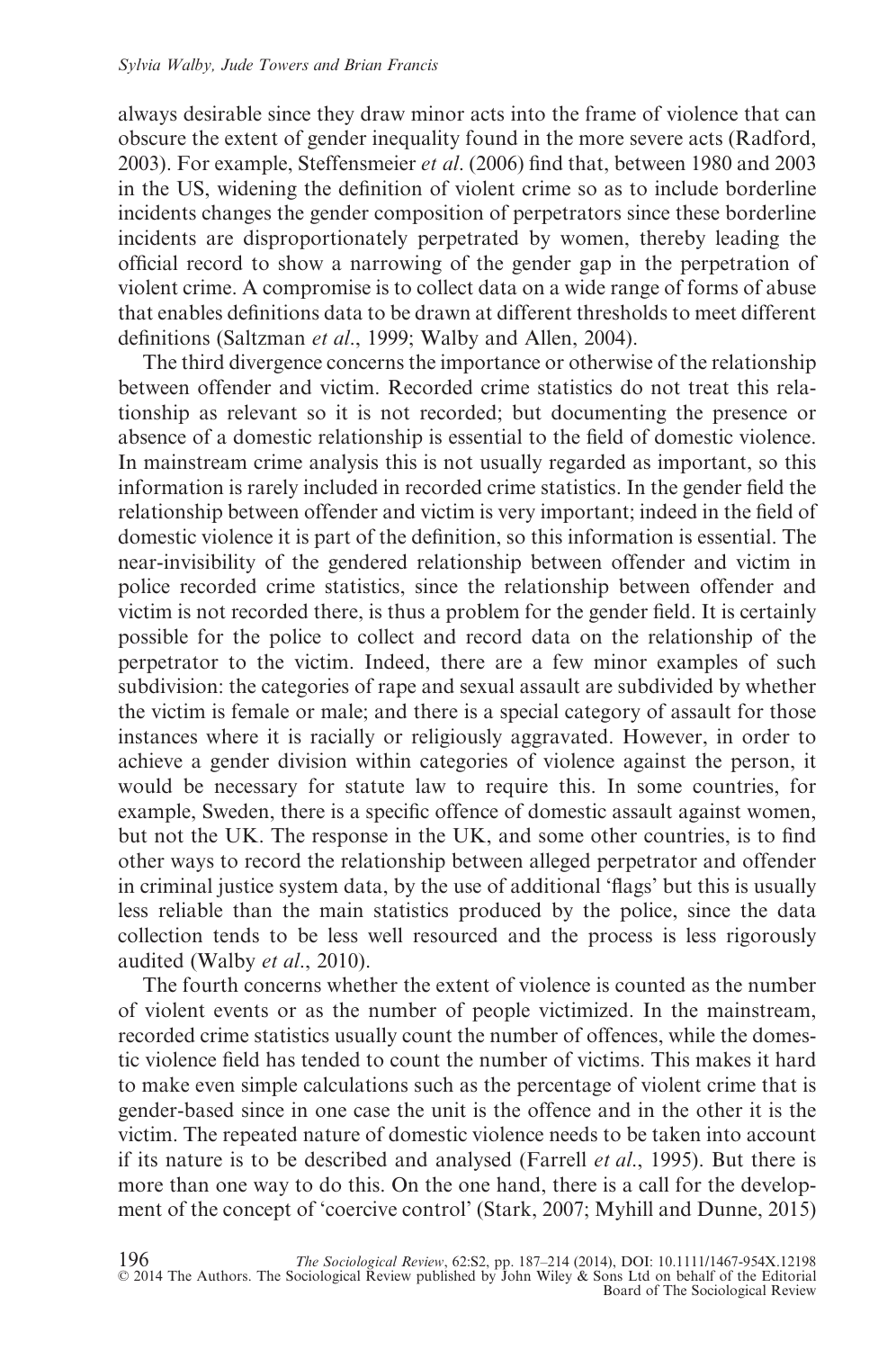thus privileging the data unit of a 'course of coercive control' rather than of multiple offences. On the other hand, there is a call to increase the sophistication of the counting of frequency so as to be able to investigate whether there is a distinction between types of domestic violence, as in Johnson's (1995, 2008) typology of domestic violence that varies according to the frequency and severity of the violence between 'intimate terrorism' with many incidents and 'situational couple violence' in which there are a very few instances of low levels of violence both ways between the partners; or indeed between a largely nonvictimized population and a small chronic sub-population (Hope and Norris, 2013). The way forward is to gather information using both units of measurement, victims and offences, in order to overcome this polarity.

The argument here is that if gender-based violence and domestic violence are to be mainstreamed into criminology and into sociology, then there must be a unified set of categories in which violence, both gender-based and otherwise, is measured. This might be produced in one of four ways. First, the use of mainstream categories by both fields; but this omits data that enables distinctions that are essential to the domestic violence field. Second, the use of the specialized categories by the mainstream; but that neglects the legal distinctions between crimes, so omits data that enables distinctions that are essential to the mainstream. Third, complex ad hoc acts of translation between the measurement typologies used by the two fields; but while this may be expedient on occasion it is not a satisfactory basis in the long run. Fourth, the modification of the mainstream categories in the light of the requirements of the gender violence field so that they can encompass both; which is the best long-term solution, but requires some developmental work.

#### **Methodology**

The paper investigates the consequences of mainstreaming domestic and gendered violence for social theory. It takes as its focus to address this question, the investigation of the consequences of including domestic and gendered violence within mainstream measurements of violence and of revising mainstream measurement devices to take better account of gendered concerns. It compares the pattern of violence that is made visible before and after gender mainstreaming. By investigating the extent of domestic and gendered violence as compared with other forms of violent crime, it offers a new perspective on its scale and significance. Using a variety of measurement techniques, we investigate the extent of gender-based and domestic violence relative to other forms of violence; at each step addressing the conceptual and methodological issues in varying the measurement categories. Following the detailed empirical analysis, we address the significance of the gendering of violence for criminological and social theory. We assume that the more gender violence that is made visible by changing the techniques of measurement, then the greater is the challenge to existing theory and the greater need for its revision to be in alignment with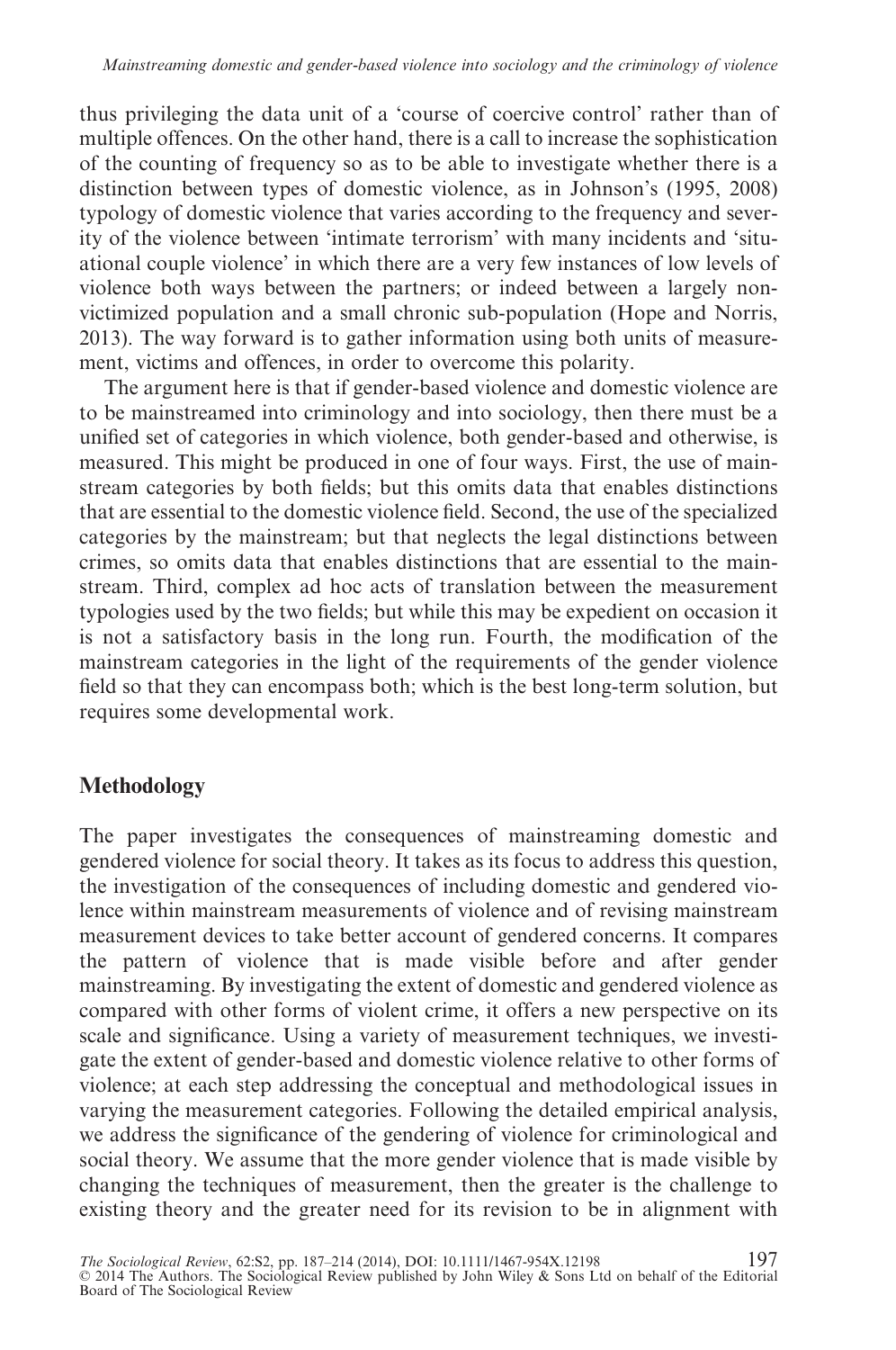evidence about the empirical world. Our hypothesis is that there is sufficient evidence of the large-scale extent of domestic and gendered violence to require the modification of mainstream sociological and criminological theory; however, this requires modification to the traditional categories of measurement in order to make these matters visible.

There are three gendered concepts that need to be disentangled and analysed separately: domestic violence; gender-based violence; and violence against women. So far in the paper the distinction between these terms has followed usage in the specific text under discussion. From this point onwards they are distinguished, and further distinctions are made, although they remain overlapping concepts. Domestic (in England and Wales, at least) can be divided into two further categories: intimate partners, both current and former; family members other than intimate partners. Gender-based violence is violence that is directed against a person on the basis of gender (EIGE, 2014). Violence against women is defined by the UN as 'any act of gender-based violence that results in or is likely to result in physical, sexual or mental harm or suffering to women' (UN General Assembly, 1993). Of course, most of this violence is primarily directed from men to women; but not all of it.

The definition and conceptualization of interpersonal violence is contested. Within mainstream crime categories, the boundary can be drawn either narrowly around the category 'violence against the person' or more widely so as to additionally include 'sexual offences' and perhaps also 'threats'. Within the gender literature, the boundary can be drawn narrowly around acts restricted to unwanted physical and sexual contact, or extended to include threats, and further to emotional and financial abuse. We deploy more than one definition of violence in order to investigate the implications of each.

There are several sources of data that inform social science analyses of violence in the UK. These include: police 'recorded' crime statistics; police and CPS 'flagged' domestic violence; the Crime Survey for England and Wales main questionnaire and self-completion module. These will be addressed in turn using the most recent data sources in England and Wales.

#### **Findings**

#### *Police recorded crime*

The police produce a set of statistics known in England and Wales as the 'Recorded crime statistics' which record criminal offences that are reported to them and which they have recorded. These statistics do not include the relationship between alleged offender and victim, so it is not possible to construct a category of domestic violence from them. Those forms of domestic violence that are sufficiently serious to cross a criminal threshold are recorded within the crime categories; but they are not separately visible. The only form of genderbased crime that is immediately visible is that of sexual offences, since this is a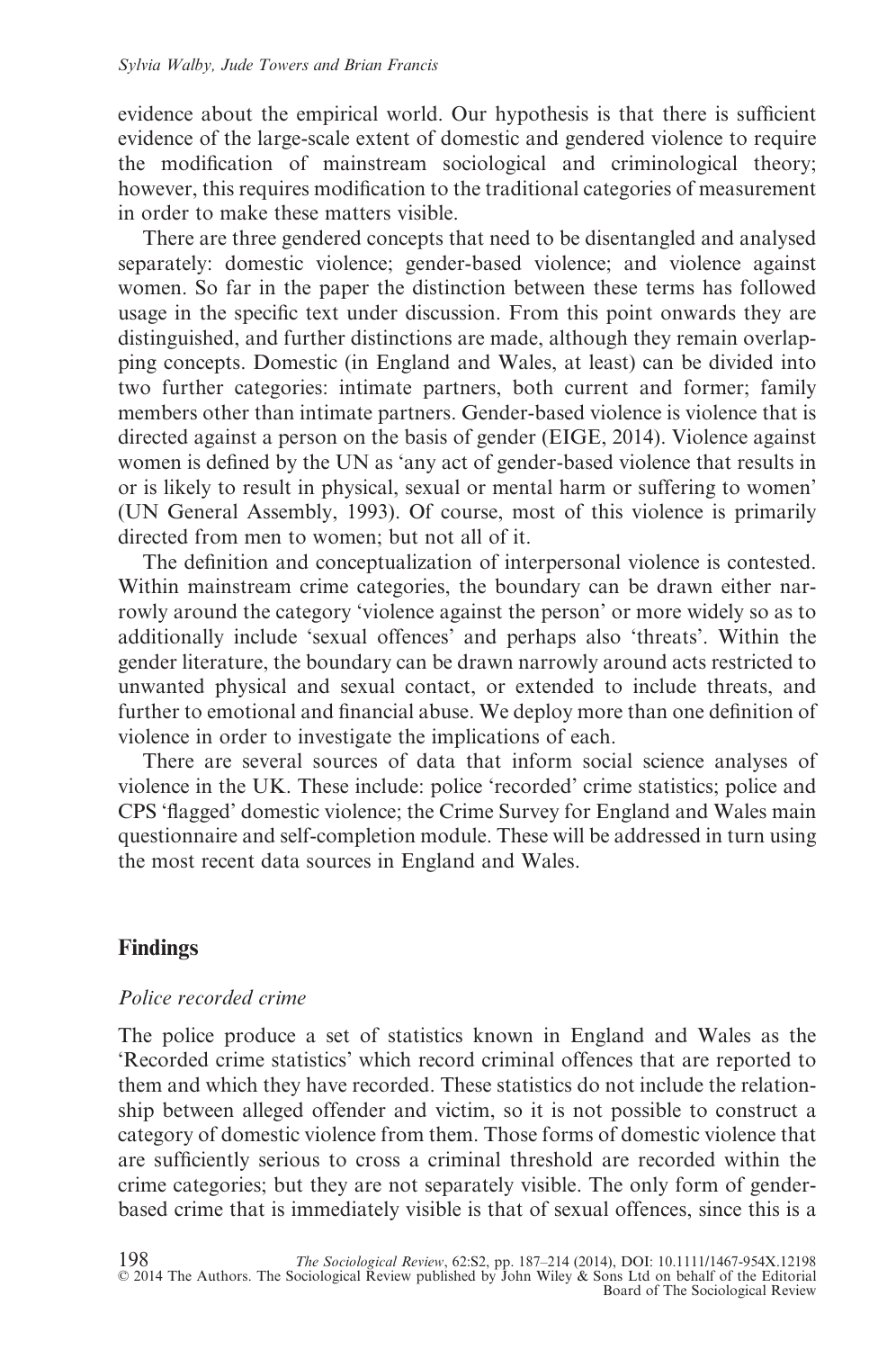|                                                      | Number of<br>recorded crimes | Percentage<br>of all crime |
|------------------------------------------------------|------------------------------|----------------------------|
|                                                      |                              |                            |
| Homicide                                             | 529                          | 0.01                       |
| <i>Of which: female victims</i>                      | 171                          | < 0.01                     |
| Of which: male victims                               | 358                          | < 0.01                     |
| Sexual offences <sup>1</sup>                         | 52,760                       | 1.00                       |
| Of which: Sexual offences<br>against women and girls | 34.547                       | 0.90                       |
| Of which: Sexual offences<br>against men and boys    | 3.548                        | < 0.10                     |
| Violence against the person $2$                      | 626,720                      | 16.00                      |
| Other crime                                          | 3,343,675                    | 83.00                      |
| All crimes                                           | 4.022.626                    | 100.00                     |

**Table 1:** *Police recorded crimes, England and Wales, 2011/12*

<sup>1</sup> Note that there are additional sexual offences which are not gendered and therefore the two subcategories of sexual offences against females and against males do not sum to the total of sexual offences.

<sup>2</sup> Police recorded crime category of violence against the person includes homicide.

*Source*: Office for National Statistics (ONS, 2013a) 02. Appendix Tables – Crime Survey for England and Wales Year Ending September 2013: Table A4 Police Recorded Crime by Offence: Office for National Statistics (2013b) *Focus on: Violent Crime and Sexual Offences:* Figure 2.2 Homicide Offences currently recorded by the police in England and Wales by sex of victim 1996/97 to 2012/13.

gender-based group of offences, and moreover, offences in which men usually attack women. The smaller number of sexual attacks on men (usually by men) is separately identified. In addition, the published statistics on homicide are published in gender disaggregated form. Table 1, which lists the main categories of crime, shows when looking through the lens of 'recorded crime', domestic violence is invisible and instances of other forms of gender-based violence appear tiny.

#### *Flagged domestic violence in the criminal justice system*

In order to address this invisibility of domestic and gender-based violence in UK official statistics on recorded crime, the police and Crown Prosecution Service (CPS) have started to 'flag' incidents and offences that are 'domestic' in order to ascertain their progress through the criminal justice system. The process of flagging started in 2004 and was extended in 2009. The flags are a way in which police can track the extent to which the events to which they are called out are domestic, by flagging those incidents and offences where the perpetrator was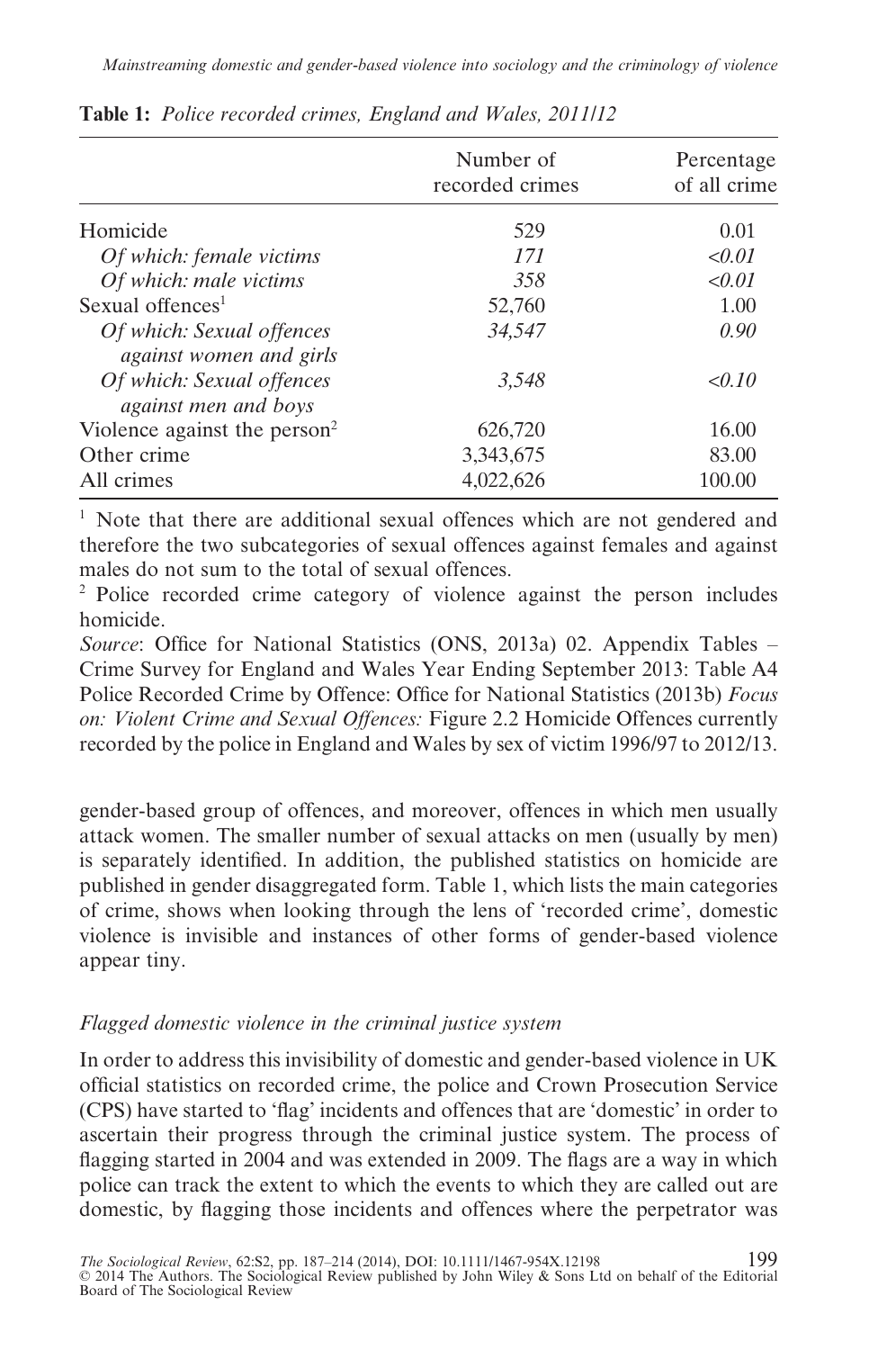in a domestic relationship with the victim. 'Domestic' includes actions from partner and former partners and also by family members. 'Domestic' 'flags' are applied to both criminal offences and to incidents that do not cross a criminal threshold. A 'domestic incident (non-notifiable crime)' would 'include rowdy/ inconsiderate behaviour (raised voices, heated arguments etc) occurring in domestic situations involving partners (including former partners) and/or family members' (National Policing Improvement Agency, 2009: 56). This practice begins to make domestic violence visible in police activity, with 817,000 flagged incidents recorded in 2011/12. But, in 2014, these figures do not have the standing of national statistics, their collection is not on a mandatory statutory basis, not all police forces provide them, and significant inconsistencies remain in the data (Office for National Statistics, 2013b). In addition, every police force has developed its own method of recording, making national analysis problematic.

The Crown Prosecution Service (CPS), like the police, has recently adopted the practice of flagging cases where the alleged offender, the defendant, is in a domestic relationship with the victim. However, there is a discontinuity between the two data systems, since the police count the number of offences and the CPS count the number of defendants, which means that there are no easily available statistics on the attrition of cases of gender-based violence through the criminal justice system (CJS). It is thus necessary to engage in detailed research to ascertain the extent to which the gender-based violent crimes that are recorded by the police lead to convictions in the courts. The CPS presents data on conviction rates of 73 per cent for violence against women flagged crime (CPS, 2013a), which is lower than 86 per cent for all crimes (CPS, 2013b); but these figures only address that small part of the CJS process between prosecution and conviction in courts. When detailed, but rare and ad hoc, research projects address attrition as measured from the point of recording by the police through to conviction, estimates of CJS conviction rates for gender-based violence are much lower, ranging from 6 per cent (Lovett and Kelly, 2009) to 7–8 per cent (Walby *et al*., 2010) to 12 per cent (Feist *et al*., 2007) for rape; and 2–6 per cent for domestic violence (Hester *et al*., 2008). While the use of flags is a major innovation in data collection, there is still no routine presentation of data to make visible the processing of the crimes of domestic and gender-based violence within the CJS as a whole.

#### *Crime Survey for England and Wales, main questionnaire*

Many people do not report crimes committed against them to the police, so they cannot be included in the 'police recorded crime' statistics, nor in police flagged statistics, nor in the data of the Crown Prosecution Service, since their cases have not entered into the criminal justice system. This means that a considerable amount of crime is unknown to the administrative data systems of the criminal justice systems.

In response, the UK and some other countries, such as the US, have introduced surveys of their national populations in order to produce more accurate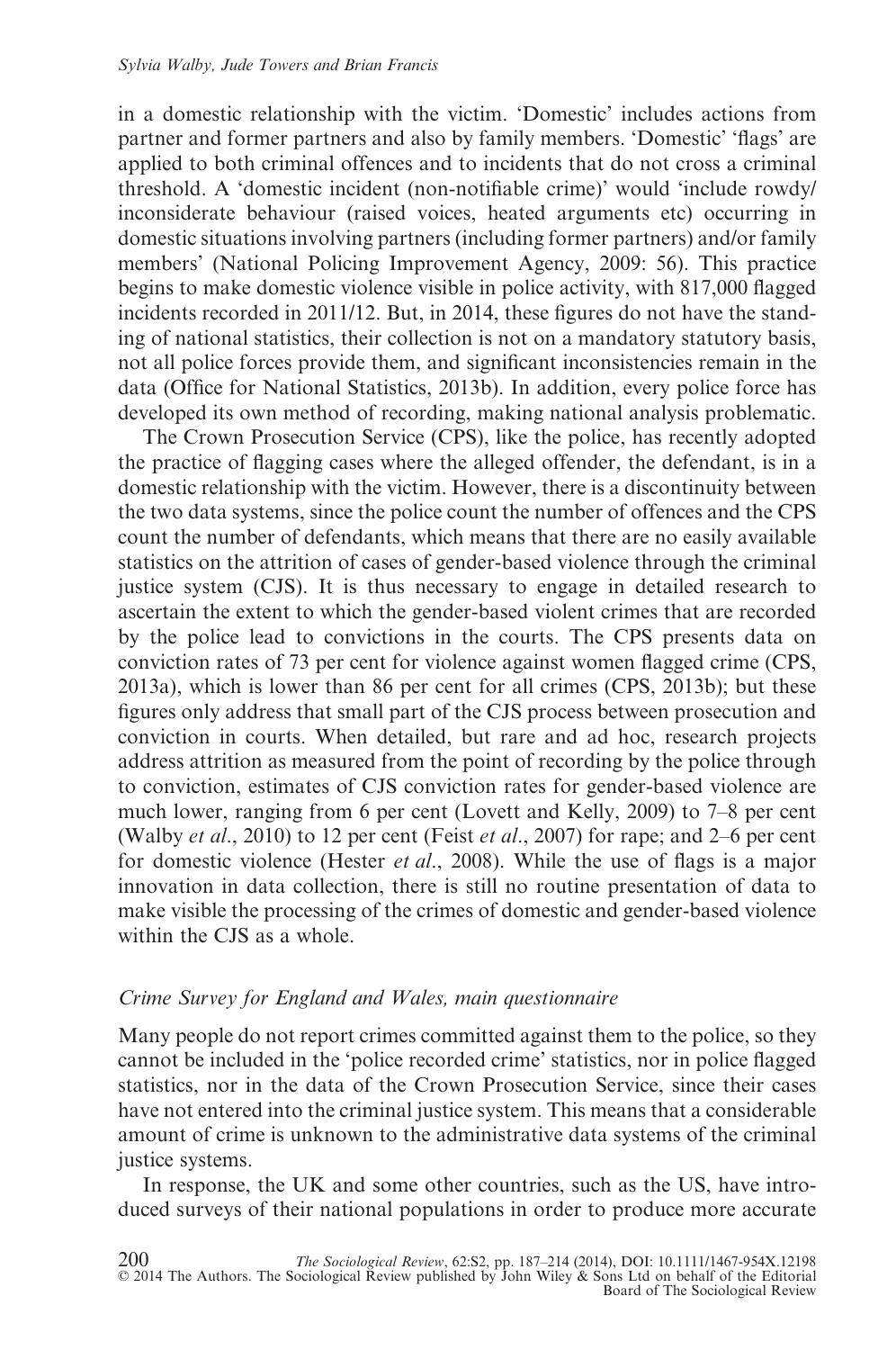estimates of the extent of crime and changes in it over time. In the UK, a British Crime Survey started in the early 1980s and is now an annual survey, differentiated between 'England and Wales', 'Scotland', and 'Northern Ireland'. The Crime Survey for England and Wales (CSEW) is regarded by the Office for National Statistics (ONS) as the most reliable measure of the extent of crime in its territory. The ONS (2013b: 3) states that: 'For the crime types and population groups it covers, the CSEW provides a better reflection of the true extent of crime and a more reliable measure of trends than police recorded crime statistics. It has a consistent methodology and is unaffected by changes in levels of reporting to the police, recording practice or police activity' (ONS, 2013b: 3). Indeed in 2014, the UK Statistics Authority (2014) temporally deselected police recorded crime statistics from the category of 'national statistic' because of concerns over their quality. This leaves the CSEW as the most authoritative data on crime in the UK.

The CSEW is complicated and there is a range of options for the organization and presentation of the data. We start with an account of the data as presented in official publications, and follow this by our own analysis of the raw data, in which we offer a series of methodological revisions, to better capture the extent of domestic and gendered violence. The extent of violence against the person as reported in official CSEW publications, disaggregated into three categories by the relationship of the perpetrator to the victim. These are: (a) *domestic* (current and former wife/husband/partner/boyfriend or girlfriend; other family members including son/daughter (in law); other relative; or other household member); (b) *acquaintances* (someone known to the victim, at least by sight, including: workmates/colleagues; clients/members of the public met through work; friends/ acquaintances; neighbours; youths from the local area; tradesmen/builders/ contactors; and (ex) husband/wife/partner of a household member); and *strangers* (c) (someone unknown to the victim). Table 2 shows the violence estimates foe 2011/12. Domestic violence appears to be 17 per cent of violent crime.

We reanalyse the raw data of the CSEW (ONS, 2014) in order to bring its presentation into better alignment with contemporary conceptual and methodological developments. We make two adjustments: including sexual offences; and removing the 'cap' (see following paragraph). We consider that sexual offences should be treated as 'violent crime', even though it is not in the same legal category as 'violence against the person', since this is the dominant understanding in the field. Prior to 2003, the category 'sexual offences' contained 'consensual' crimes of some male homosexual practices, which made its categorization as 'violence against the person' inappropriate. However, the gradual changing of the law (completed by the Sexual Offences Act 2003) to decriminalize most homosexual acts means that most of the remaining offences, rape and sexual assault, are more appropriately included within the category of 'violence'.

We remove the cap on the number of offences reported to the survey that are included in its published findings. The count of the number of incidents are currently 'capped' so that in a 'series' offence, the number of offences is limited to 5 per 'series offence'. A series offence is one in which 'the same thing is done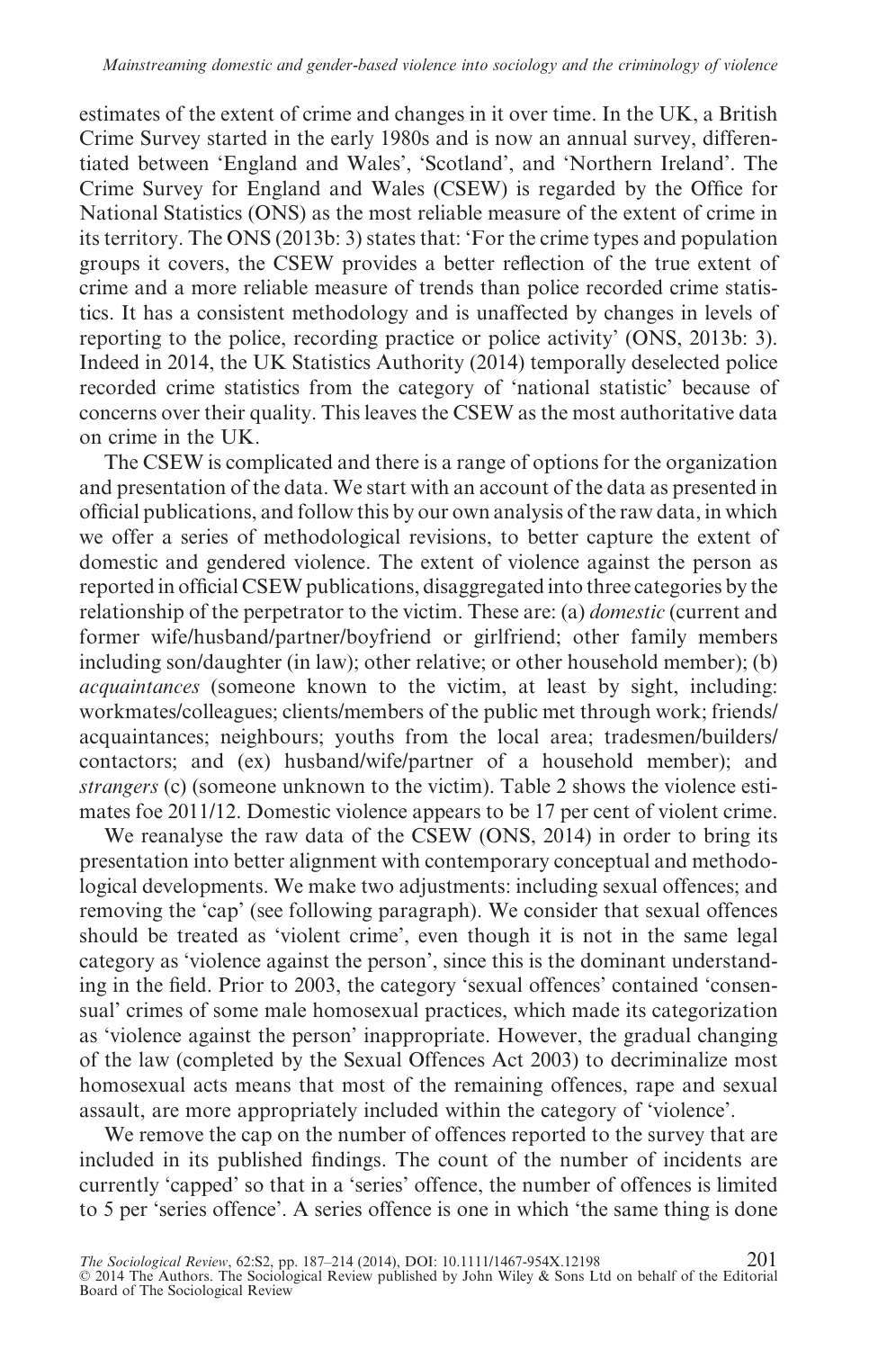|                                                   | Estimated number<br>of offences | Percentage of<br>violent crime | Percentage<br>of all crime |
|---------------------------------------------------|---------------------------------|--------------------------------|----------------------------|
| Domestic                                          | 308,000                         | 17                             | 3                          |
| Acquaintance                                      | 731,000                         | 41                             | 8                          |
| Stranger                                          | 753,000                         | 42                             | 8                          |
| All violence against<br>the person <sup>1,2</sup> | 1,792,000                       | 100                            | 19                         |
| All offences                                      | 9,500,000                       |                                | 100                        |

**Table 2:** *Violence against the person, by domestic, acquaintance or stranger, Crime Survey for England and Wales, 2011/12, published data*

 $1 \text{ CSEW}$  is a victimization survey and therefore VAP does not include homicide. <sup>2</sup> Snatch theft and robbery are not included in these figures.

*Source*: Office for National Statistics (2013a) 02. Appendix Tables – Crime Survey for England and Wales Year Ending September 2013: Table A1 Trends in CSEW Incidents of Crime from 1981 to 2012/13 with Percentage Change and Statistical Significance of Change.

under the same circumstances, probably by the same people', so contains several instances of the same offence (ONS, 2013c: 15). Although the full reported number of instances is still available, when reporting violence, the ONS caps the number of offences at 5 on the grounds that otherwise there is a risk that a small number of respondents reporting a high number of incidents will skew the overall estimates: 'the restriction to the first five incidents in a series has been applied since the CSEW began in order to ensure that estimates are not affected by a very small number of respondents who report an extremely high number of incidents and which are highly variable between survey years . . . This sort of capping is in line with other surveys of crime and other topics' (ONS, 2013c: 15).

The process of capping survey responses has been criticized both in the UK (Farrell and Pease, 2007) and in the US (Planty and Strom, 2007). It skews the estimates in a way that understates the significance of multiple offences in a course of domestic violence (and indeed other forms of violence). Domestic violence in particular is known to be an offence that is marked by repetition (see Farrell *et al*., 1995), and so, in order to capture its nature, we consider that all the incidents that respondents report to the CSEW and are recorded by the CSEW should be included in findings using CSEW data.

Our re-estimation of the extent of violence when the cap that limits the presentation of data that has been collected has been removed is shown in Table 3. We find that 'uncapping' significantly increases the size of the estimates of violence against the person offences and sexual offences. Thus, for all violence against the person, the ratio of the new uncapped to the old capped estimates is 1.6. This is especially where the perpetrator is known to the victim, not only in a domestic relationship (1.7 times higher for violence against the person) but also as an acquaintance (twice as high for violence against the person). The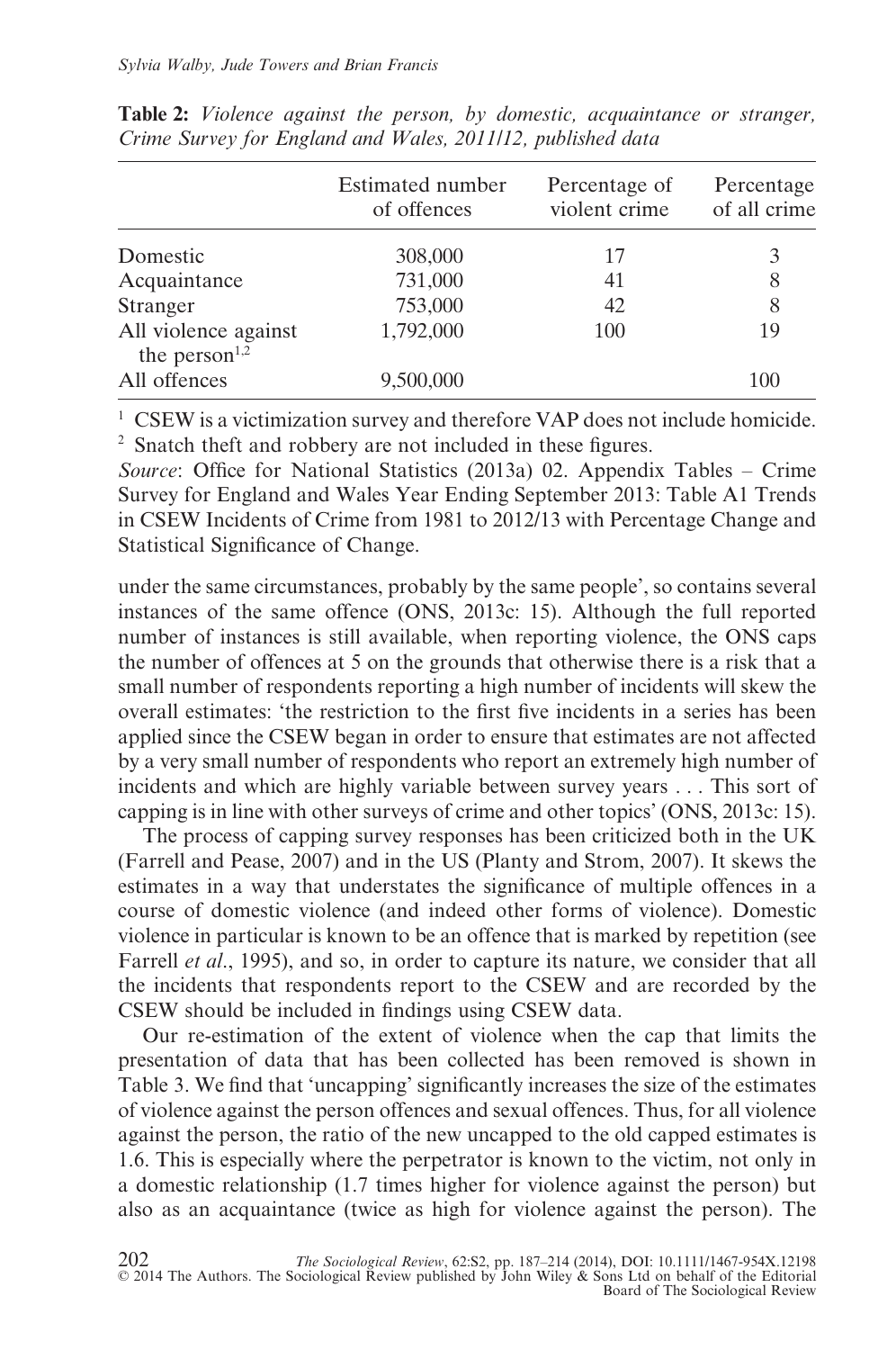|                                       | Estimated no.<br>of offences<br>'capped' <sup>1</sup> | Estimated no.<br>of offences<br>'uncapped' | Ratio of<br>uncapped to<br>capped violence |
|---------------------------------------|-------------------------------------------------------|--------------------------------------------|--------------------------------------------|
| Domestic                              | 315,000                                               | 526,000                                    | 1.7                                        |
| Acquaintance                          | 777,000                                               | 1,529,000                                  | 2.0                                        |
| Stranger                              | 797,000                                               | 996,000                                    | 1.2                                        |
| All violence against                  | 1,889,000                                             | 3,051,000                                  | 1.6                                        |
| the person                            |                                                       |                                            |                                            |
| All sexual offences                   | $*77,000$                                             | $*120,000$                                 | 1.6                                        |
| <b>Violent and sexual</b><br>offences | 1,966,000                                             | 3,171,000                                  | 1.6                                        |

**Table 3:** *Estimated numbers of violence against the person and sexual offences, by domestic, acquaintance or stranger, Crime Survey for England and Wales, 2011/12, revised by 'uncapping' offences*

\* N (number of cases) is greater than 10 but less than 50 thus caution should be exercised in considering these as national estimates.

<sup>1</sup> Our capped estimates are slightly higher than the published capped estimates because we use an alternative methodology based on prevalence, rather than incident weights. This is necessary to estimate uncapped offences.

*Source*: ONS (2014): Crime Survey for England and Wales 2011/12 accessed via the UK Data Service.

inclusion of 'sexual offences' in the more general category of violence is justified on conceptual grounds, but does not make a large difference to the estimates of the amount of violence.

We next disaggregate these categories by gender, as shown in Tables 4 and 5. Table 4 shows the gender distribution for each type of perpetrator-victim relationship, (row percentages) whereas Table 5 shows the distribution within each gender for the individual sub-types of relationship making up the three broad categories of "domestic", "acquaintance" and "stranger" (column percentages). The gender disaggregation of the category of 'domestic', which has been a source of dispute in the field, shows the expected gender asymmetry of victims. Most (71 per cent) of the incidents of domestic violence that are severe enough to cross the criminal threshold are perpetrated against women, but a significant minority (29 per cent) are perpetrated against men. While (current and former) intimate partners are, as expected, the largest category of domestic violence perpetrators, that perpetrated by other family members is significant, especially against women: 38 per cent of domestic violence against women is from family members other than the intimate partner; and 28 per cent for men.

The majority (77 per cent) of violence perpetrated by strangers is against men (23 per cent against women), as expected. But, while the amount of violence by strangers is somewhat larger (1,021,000 offences) than that by domestic perpetrators (589,000 offences), it is perhaps surprisingly less than double the amount.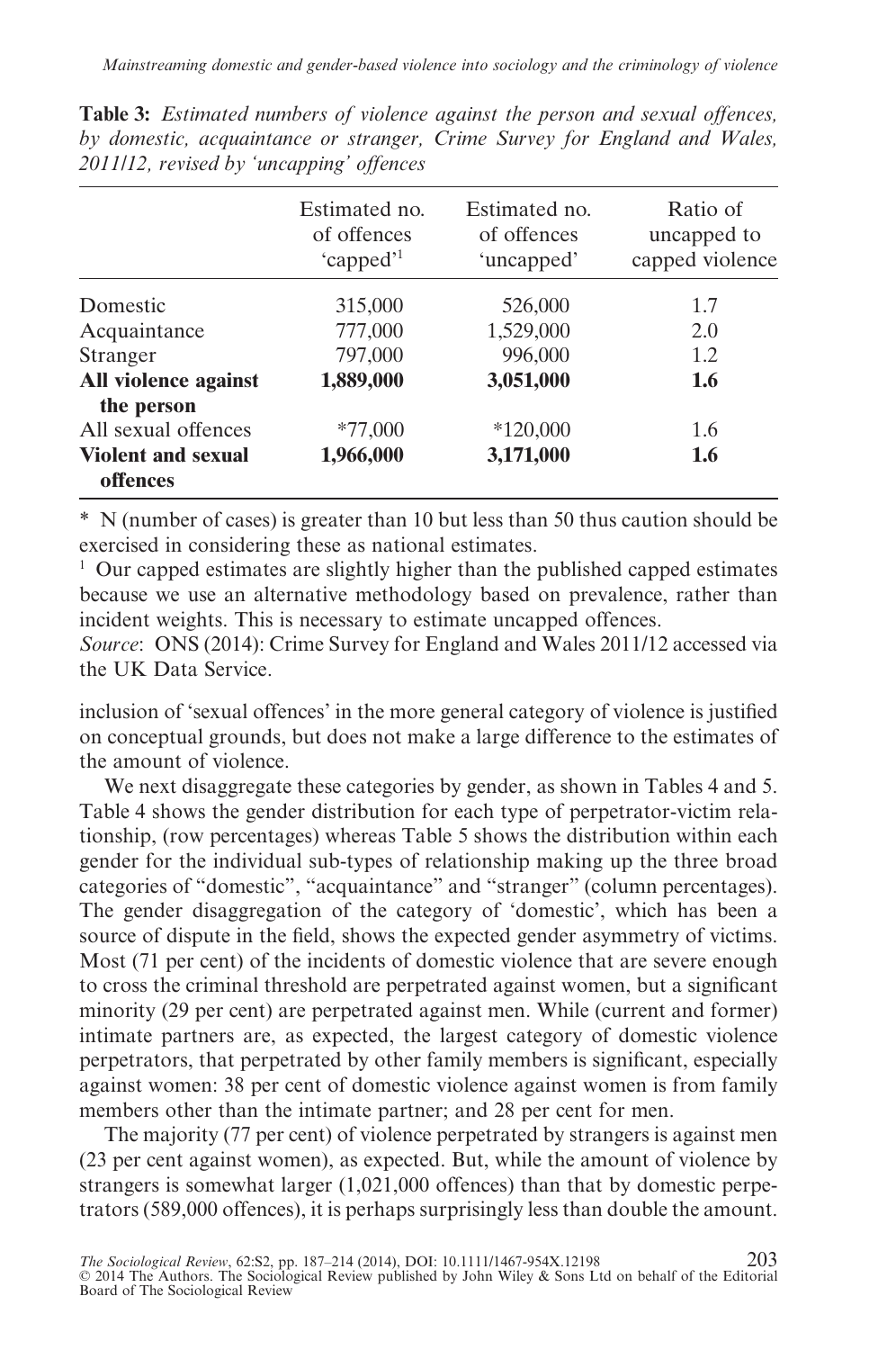|                                                                                                                                                                                                                                                 | <b>FEMALES</b> |      | <b>MALES</b>  |               | ALL           |               | Gender      |
|-------------------------------------------------------------------------------------------------------------------------------------------------------------------------------------------------------------------------------------------------|----------------|------|---------------|---------------|---------------|---------------|-------------|
|                                                                                                                                                                                                                                                 | Estimated No.  | $\%$ | Estimated No. | $\frac{6}{6}$ | Estimated No. | $\frac{5}{6}$ | ratio (F/M) |
| Domestic                                                                                                                                                                                                                                        | 419,000        | 71.1 | 170,000       | 28.9          | 589,000       |               | 2.46        |
| Acquaintance                                                                                                                                                                                                                                    | 760,000        | 48.7 | 801,000       | 51.3          | 1,561,000     |               | 0.94        |
| Total 'known to victim'                                                                                                                                                                                                                         | 1,179,000      | 54.8 | 971,000       | 45.2          | 2,150,000     |               | 1.21        |
| Stranger                                                                                                                                                                                                                                        | 238,000        | 23.3 | 782,000       | 76.7          | 1,021,000     | $\Xi$         | 0.30        |
| Total                                                                                                                                                                                                                                           | 1,417,000      | 44.7 | 1,753,000     | 55.3          | 3,171,000     |               | 0.81        |
| Note: Figures are uncapped estimates from the Crime Survey of England and Wales 2011/12 main survey victim forms. The<br>combined number of VAP and sexual offences may differ slightly to the total number of VAP and sexual offences given in |                |      |               |               |               |               |             |
| Table 3; this is because the methodology estimates the combined total                                                                                                                                                                           |                |      |               |               |               |               |             |

Source: ONS (2014). *Source*: ONS (2014).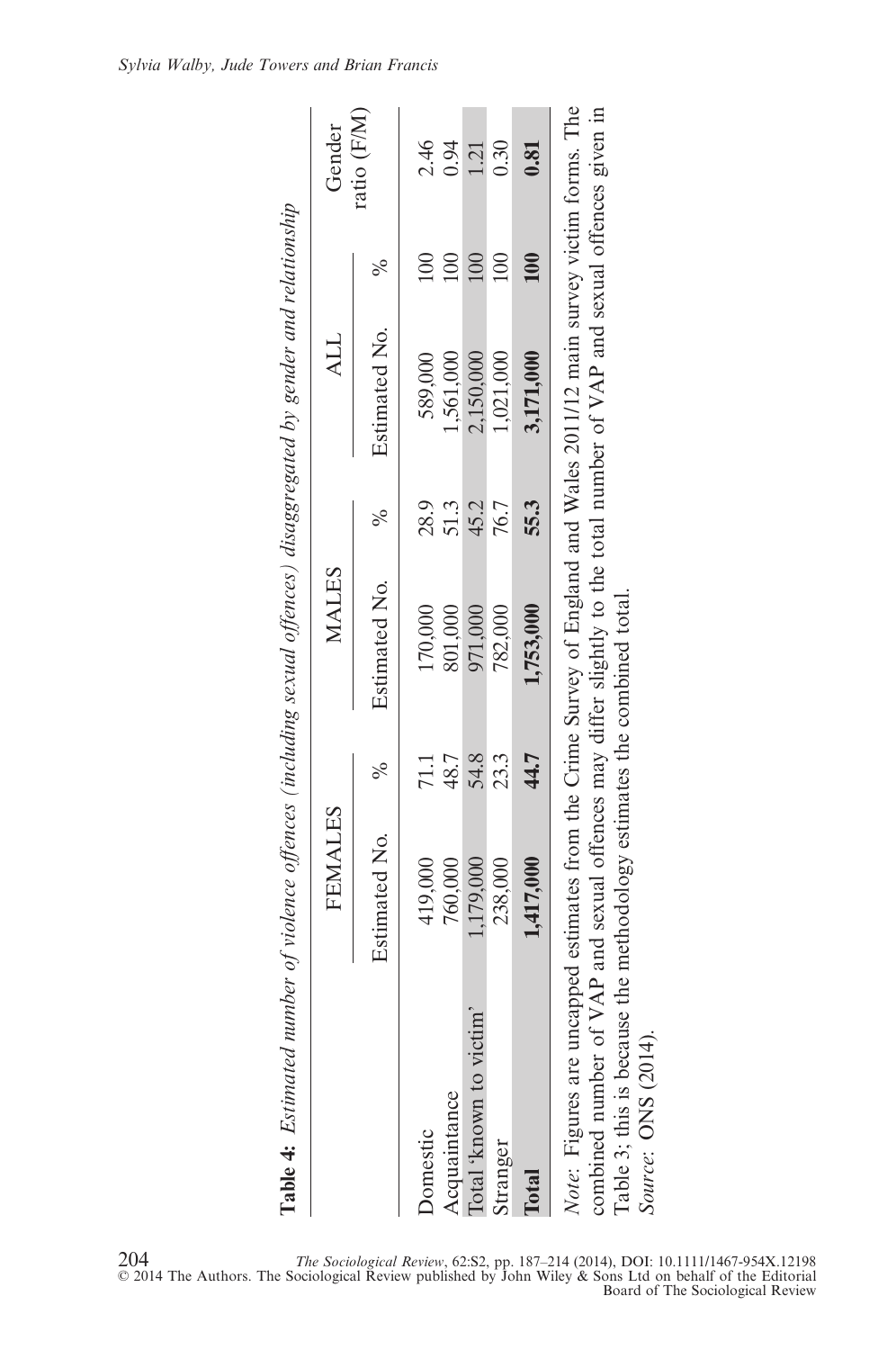Table 5: Estimated number of violence offences (including sexual offences) in England and Wales 2011/12 by perpetrator Table 5: Estimated number of violence offences (including sexual offences) in England and Wales 2011/12 by perpetrator *relationship and gender*  $\overline{L}$ 

| Perpetrator                                                                                               | <b>FEMALES</b>     |               | <b>MALES</b>            |                               | ALL                |                 |
|-----------------------------------------------------------------------------------------------------------|--------------------|---------------|-------------------------|-------------------------------|--------------------|-----------------|
|                                                                                                           | Est. No.<br>(000s) | $\%$          | Est. No.<br>(000s)      | $\%$                          | Est. No.<br>(000s) | $\%$            |
| Oomestic relationship                                                                                     |                    |               |                         |                               |                    |                 |
| Intimate partners including (ex)husband/(ex)wife/partner/<br>boyfriend/girlfriend                         | 259                | 61.8          | $*122$                  | 71.8                          | 381                | 64.7            |
| Family/household members including son or daughter (in law);<br>other relative; other household member    | 160                | 38.2          | $*48$                   | 28.2                          | 208                | 35.3            |
| VIOLENCE<br>TOTAL DOMESTIC                                                                                | 419                | 100.0         | 170                     | 100.0                         | 589                | 100.0           |
| aship<br>Acquaintance relation                                                                            |                    |               |                         |                               |                    |                 |
| Workmate/colleague                                                                                        | $*38$              |               | $*84$                   | $10.5$                        | *122               |                 |
| Client/member of public contacted through work                                                            | 265                | 34.8          | $*133$                  |                               | 398                |                 |
| Friend/acquaintance                                                                                       | $*59$              | 7.9           | 124                     | 16.6<br>15.5                  | 183                | 25.4<br>11.8    |
| Neighbour                                                                                                 | $*61$              | 8.0           | $6t*$                   |                               | 110                | 7.0             |
|                                                                                                           | *224               | 29.4          | 172                     | $6.1$<br>21.3<br>29.0<br>29.0 | 396                | $25.3$<br>$2.5$ |
|                                                                                                           | $*33$              | $4.3$<br>10.6 | $\widetilde{\varphi}^*$ |                               | $*39$              |                 |
| Young people in local area<br>(Ex) husband/wife/partner of someone in the household<br>Other acquaintance | $*80$              |               | $*233$                  |                               | $*313$             | 20.1            |
| ANCE VIOLENCE<br><b>TOTAL ACQUAINT</b>                                                                    | 760                | 100.0         | 801                     | 100.0                         | 1,561              | 100.0           |
| Stranger relationship                                                                                     |                    |               |                         |                               |                    |                 |
| Stranger                                                                                                  | 238                | 100.0         | 782                     | 100.0                         | 1,021              | 100.0           |
| <b>INDITIONAL</b><br><b>FOTAL STRANGER</b>                                                                | 238                | 100.0         | 782                     | 100.0                         | 1,021              | 100.0           |

Source: ONS (2014): Crime Survey of England and Wales 2011/12 main survey victim forms. *Source*: ONS (2014): Crime Survey of England and Wales 2011/12 main survey victim forms.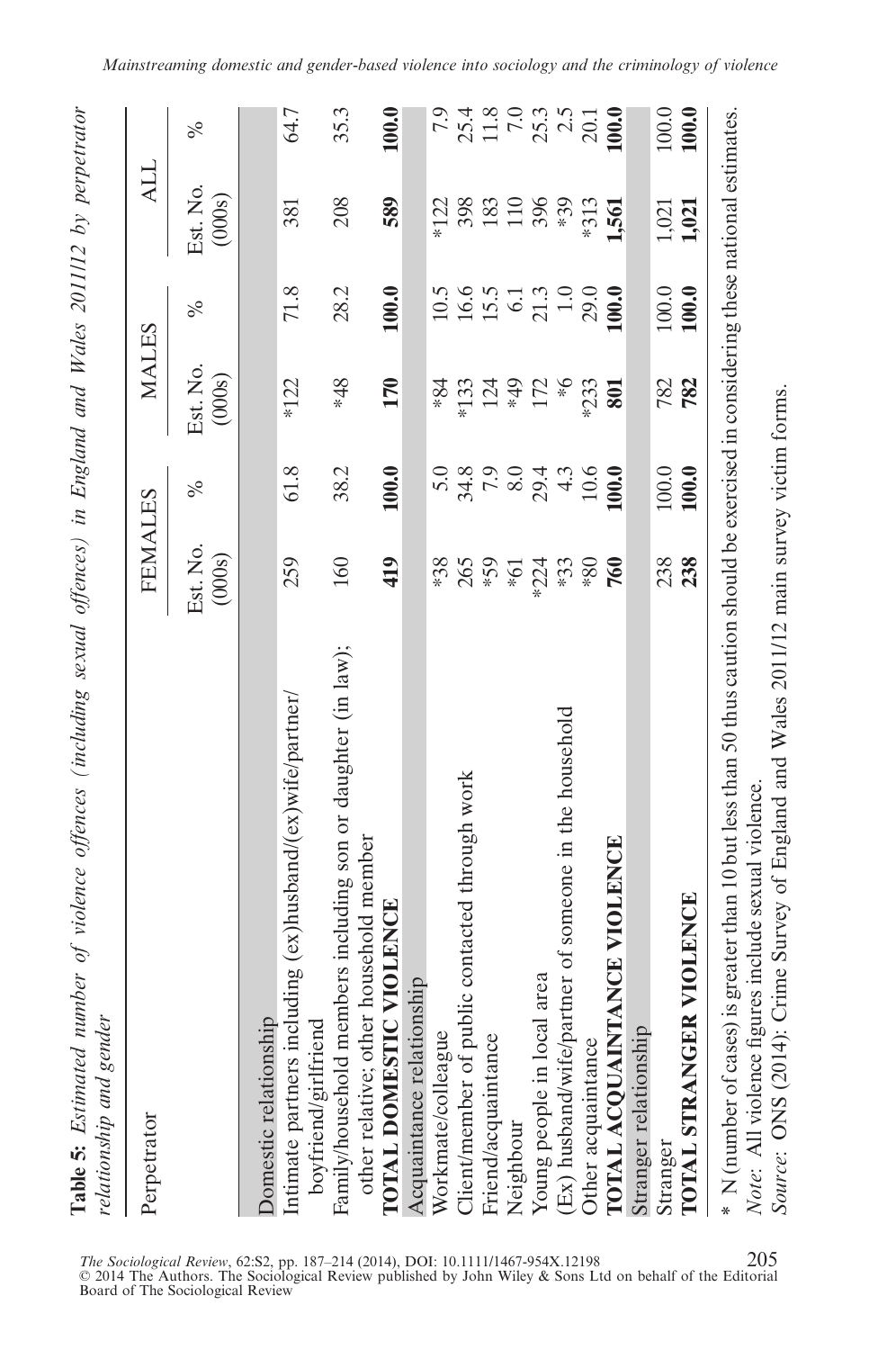Violence by acquaintances is more frequent (1,561,000 offences) than either domestic violence (589,000 offences) or by strangers (1,021,000 offences). Violence by acquaintances is very nearly as likely against women (49 per cent) as it is against men (51 per cent). Within the category of acquaintances, women are especially vulnerable to violence from a client or member of the public contacted through work (265,000 offences against women).

In total, there are nearly as many violent offences against women (1,417,000) as there are against men (1,753,000); that is, women were the victims in 45 per cent of violent offences and men in 55 per cent. This challenges the assumption that 'violence' is primarily a matter of men being violent to other men. The challenge to the orthodox view is only partially due to the significance of domestic violence, important as that is; it is also because of the scale of violence by acquaintances in which women are almost as frequently victimized as men.

From the perspective of violence against women, the majority (54 per cent) of the violence experienced by women is from acquaintances; this is more than from those with whom she has current or former domestic relations (30 per cent) and more than from strangers (17 per cent). This is a challenge to the orthodox view in the 'violence against women' field, which assumes that the majority of violence against women is from current or former intimate partners.

#### *Crime Survey for England and Wales, special module on intimate violence*

The CSEW has two sets of questions on intimate violence: the main questionnaire where questions are asked face-to-face and entered by the interviewer in a laptop computer; and a self-completion module in which respondents enter their answers to a slightly different set of questions directly into the computer themselves thereby ensuring much greater confidentiality (Walby and Allen, 2004).

The self-completion modality of delivery of the questionnaire produces greater disclosure from victim-survivors of violence. As shown in Table 6, the self-completion module generates a 3.8 times higher rate of disclosure among victims of domestic violence than in the face-to-face questionnaire. Further, among those that answer the question on frequency of domestic abuse, the average number of incidents per victim is 7.7, which is 1.75 times higher than the face to face.<sup>1</sup>

The self-completion module uses a different typology of domestic violence from the face-to-face questionnaire. This is a revised version of the conflict tactics (CT) scale that is widely used in the field (Walby and Myhill, 2001; Johnson, 1996). In addition, the module collects information on injuries from these acts in a graded typology. The CT scale is distinctive to the field of domestic violence, which is different from the conventional crime classifications. However, while the mainstream and specialized typologies appear initially to be incomparable, it is possible to make an approximate translation between the acts of the CT scale and the mainstream crime codes; though an alternative route of translation can be achieved using the injury typology (Walby, 2004). Currently, the main problem in comparing the findings of the self-completion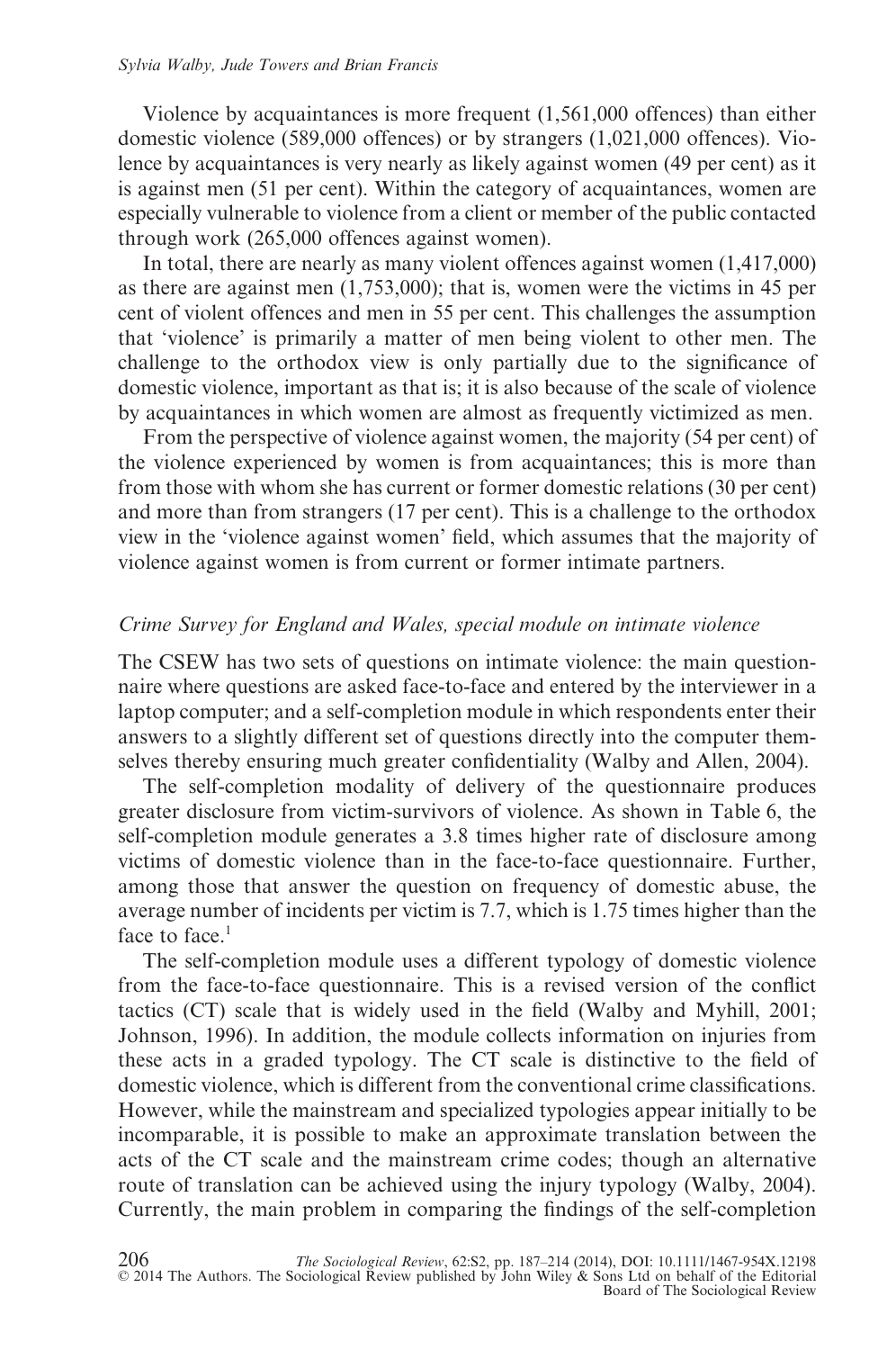|                                                            |                                                                  | Face-to-face (F2F)<br>main questionnaire |     |                   | Self-complete<br>(SC) module |     |  |
|------------------------------------------------------------|------------------------------------------------------------------|------------------------------------------|-----|-------------------|------------------------------|-----|--|
|                                                            |                                                                  |                                          |     | DOMESTIC VIOLENCE |                              |     |  |
|                                                            | Females                                                          | Males                                    | All | Females           | Males                        | All |  |
| VICTIMS:<br>domestic <sup>1</sup><br>violence <sup>2</sup> | 133.000<br>$*52,000$<br>185,000<br>458,000<br>244,000<br>702,000 |                                          |     |                   |                              |     |  |
| Ratio: F2F to SC                                           |                                                                  |                                          |     | 3.4               | 47                           | 3.8 |  |

**Table 6:** *Crime Survey for England and Wales 2011/12, comparing face-to-face and self-completion estimates of victims of domestic violence*

\* N (number of cases) is greater than 10 but less than 50 thus caution should be exercised in considering these as national estimates.

<sup>1</sup> Domestic includes partners/ex-partners and other family members.

<sup>2</sup> The SC uses the CT scale rather than criminal offence categories. VAP from the SC is constructed using the CT scale items: pushed, held down, or slapped; kicked, bit, hit with fist or had something thrown at; choked or tried to strangle; used weapon; used other force; plus sexual assault.

*Source:* Crime Survey for England and Wales dataset 2011/12.

module with the main questionnaire is lack of robust frequency data in the SC, which in its recent iterations has too limited a set of questions to enable this to be captured with accuracy.

While the limitations to the comparability of the self-completion module to the main questionnaire mean that estimates of the increased proportion of violence that is domestic, against women or sexual must be made with caution, it is reasonable to conclude that this proportion is significantly larger. Nearly four times as many people disclose experience of domestic violence in the last year in the self-completion as compared with the face-to-face questionnaire. The number of incidents that each victim discloses is also much higher in the selfcompletion than in the face-to-face questionnaire.

#### **Discussion and conclusions**

Mainstreaming domestic and gender-based violence into sociology and criminology makes a difference to social theory. In order to achieve this, it is necessary to overcome several major divergences in methodology between the mainstream and gender fields. These include: the definition of violence; the conceptualization and measurement of the repetition of violence; and the making visible the relationship between offender and victim. When these revi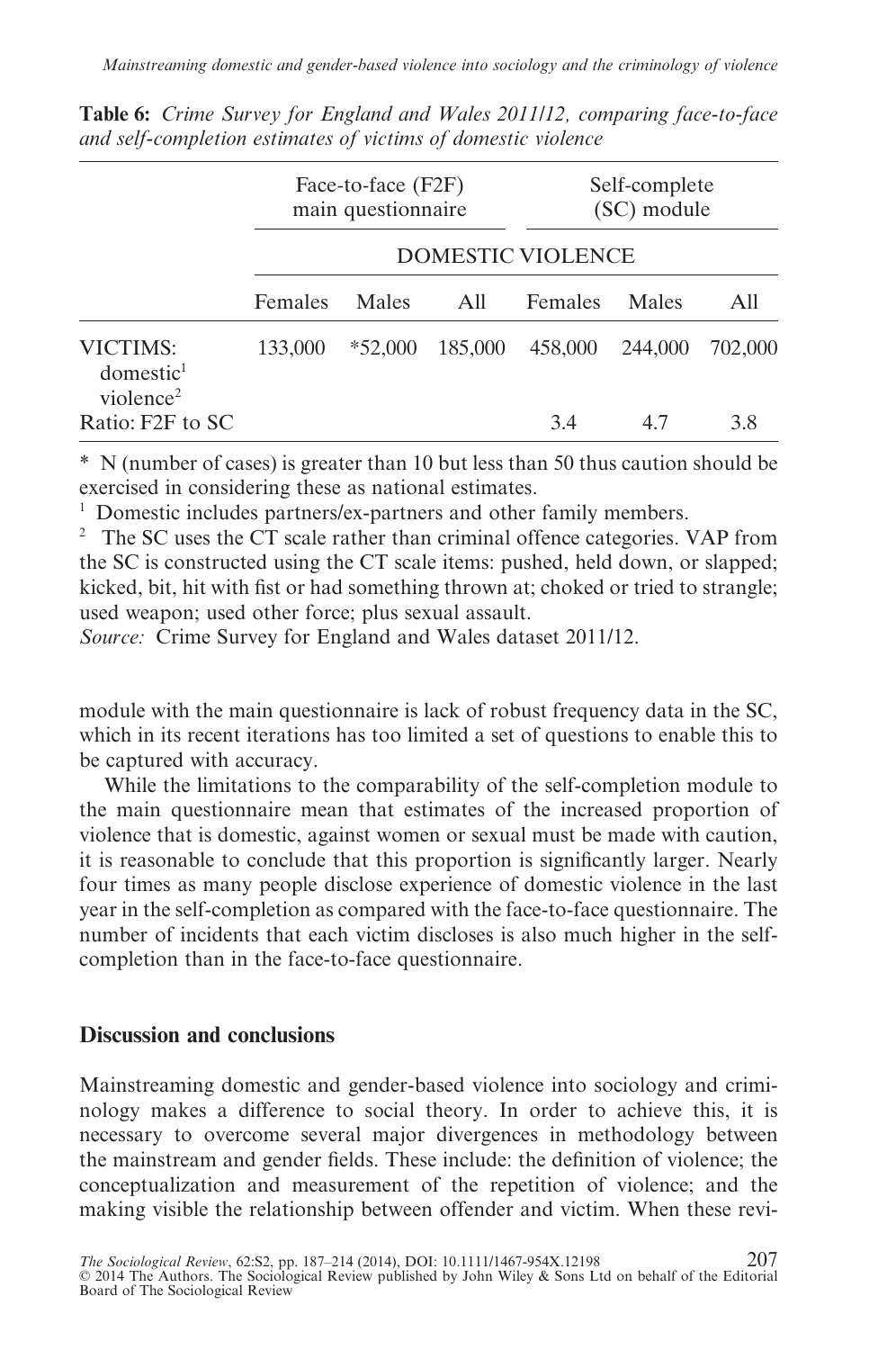sions are made, then the scale of violence that is made visible becomes larger, and its distribution is differently gendered.

Violence against women is almost invisible in police recorded crime statistics, which have traditionally been the most authoritative account of crime, since crimes, other than the sub-categories of rape and sexual assault within the Sexual Offences category and homicide, are not disaggregated by the gender of the victim. Innovation in the recording practices in the criminal justice system by the police and prosecutors has begun to address this, but these initiatives, such as 'flagging' are still marginal to the main statistics. Only within the new data collection exercises of the national surveys is there serious possibility of making visible domestic and gender-based violence; but even here the issues are relatively marginalized.

The first methodological difference concerns the breadth of the definition. At one end of the continuum are the crime codes, based on the development of law, which are far behind developments in other domains, and which make violence against women nearly invisible. At the opposing end of the continuum, are definitions of violence against women that extend to almost all forms of power that are detrimental to women's well-being. We argue for the more systematic development and deployment of categories at the centre of this continuum, which would facilitate more comparability. Sexual offences are crimes and should be included within the category of violent crime. Violence against women covers both criminal and non-criminal behaviour, but significant parts of it are crimes. In order to address it as a crime, we need to include similar categories as other crimes, though revised to make gender issues visible. One of the essential revisions is to include data both on the relationships between offender and victims and also on the gender of offenders and victims, since this is necessary if the category of 'domestic' violence is to be made visible, and indeed the further distinctions in the categories of 'acquaintances' and 'strangers'. This is available in the CSEW, but in police recorded data only through the process of flagging, which is not yet sufficiently developed for routine use. A further essential revision is to deploy mechanisms that allow for the counting of crimes that are repeats. This is especially important in the case of domestic violence, which is often a repeat offence. The survey is potentially a productive way of measuring repeated incidents, but this requires the removal of the 'caps' that artificially restrict the analysis of incidents that some report to surveys. These should not be treated as outliers that may be appropriately discarded, but rather an important part of the field. By defining and measuring 'violence' as uncapped offences of violence against the person and sexual offences, we find that the number of violent offences captured by the CSEW increases by 60 per cent compared to the published 'capped' count.

The violence that is made visible by delving into the raw data from the CSEW has implications for theory. We find that violence against women is not a small specialized form of practice, but a significant minority of the violence: 45 per cent of violent offences are committed against women. This is even when the full extent of domestic violence is hard to estimate accurately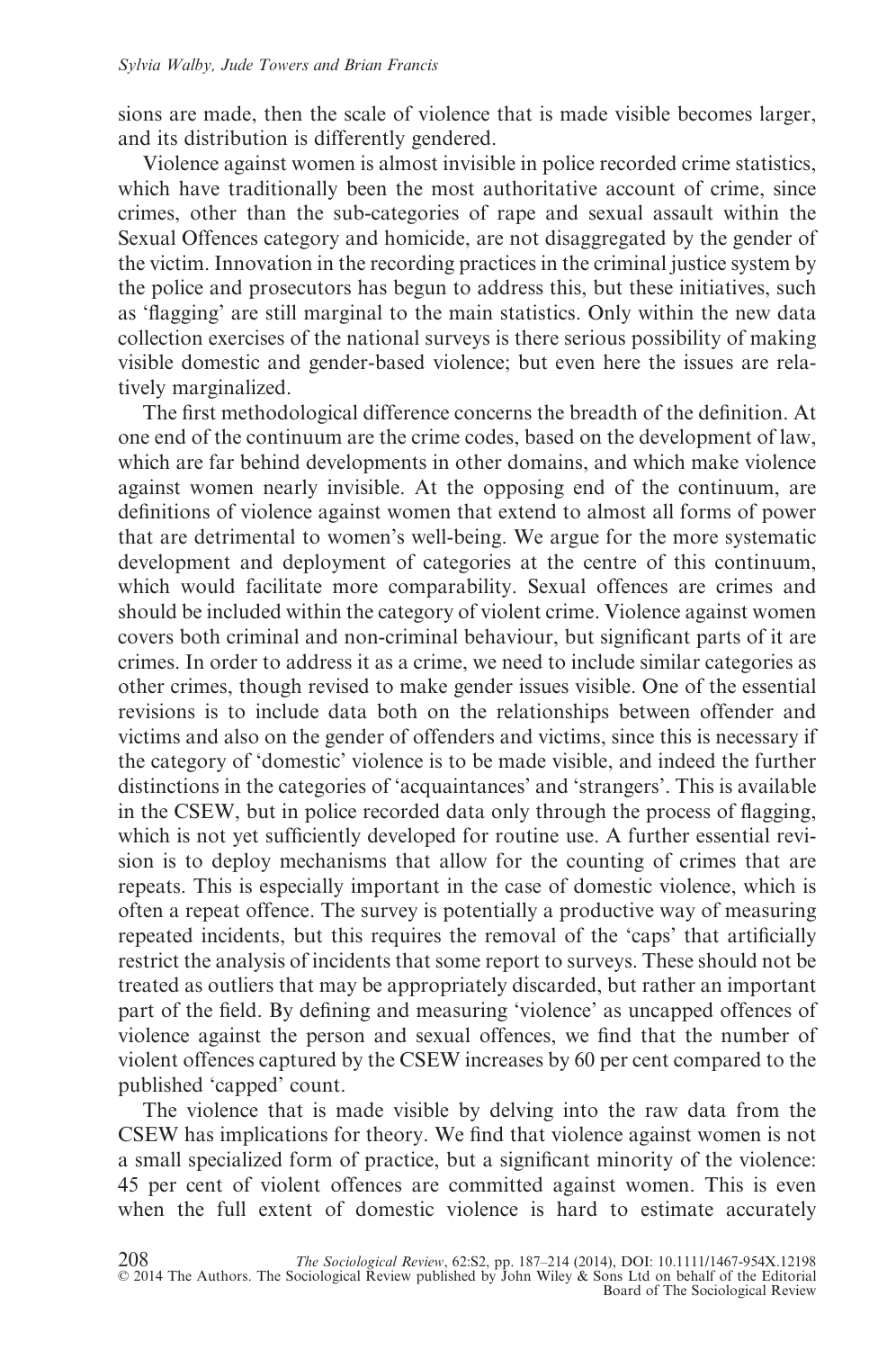because of the limited data on frequency in the self-completion module of the CSEW.

The picture of violent crime as primarily constituted by men being violent to other men is wrong. There is almost as much violence against women as there is against men. It is not the case that violence is overwhelmingly from men to men.

We find that violence from strangers is a smaller proportion of violent crime than often assumed – less than a third (32 per cent). The majority of violent crime is perpetrated by someone known to the victim: an intimate partner, other family member, or an acquaintance. This is not only true for women, but also for men. It is not the case that most violence is from male stranger to male stranger: just a quarter of violent offences are committed by strangers against male victims.

Violence against women is not confined to violence from current or former partners, but is also from other family members and also from acquaintances. Violence to women is overwhelmingly from people they know at least slightly (83 per cent of violent offences). The category of 'acquaintance' is underestimated in current theory, which tends to polarize between, on the one hand, conceiving 'gender-based violence against women' as perpetrated by domestic intimates, and on the other hand conceiving of 'violence' as perpetrated by men to other men in public spaces.

The concept of violent crime is differently gendered than usually imagined. Mainstreaming 'domestic violence' into 'violent crime' changes the nature of the category of 'violent crime'. Violent crime ceases to be something that primarily concerns what men do to other men who are strangers. Rather, violent crime is gendered and concerns those who are known to each other either through domestic relations or as acquaintances. This challenges the theoretical assumptions behind leading theories of crime. These are not crimes perpetrated by those who are only disadvantaged. The intersectionality of class and gender is central to the understanding of violent crime.

Hence we argue, contra Bourdieu, that it is important to acknowledge the specificity of physical violence and not to conflate it with other forms of power. And to reject his assumption of complicity, that bodies are so habituated to hierarchy that they oblige power without resistance. Further, we argue contra Žižek, that the analysis of violence is not a distraction from the analysis of more important matters. Violence in society is ubiquitous, not aberrant, with over three million physical attacks in England and Wales over the past year. As part of that, violence from people known to the victim is an important part of the structuring of the lives of many people. And, we argue, against both, that violence cannot be understood outside of its intricate gendering. These are our conclusions for sociological theory.

Our conclusion for the violence against women field starts from the finding that violence against women is more often perpetrated by acquaintances than intimates. This invites a broadening of the relevant domains so as not only to include domestic relations, but a wider range of gendered contexts. Our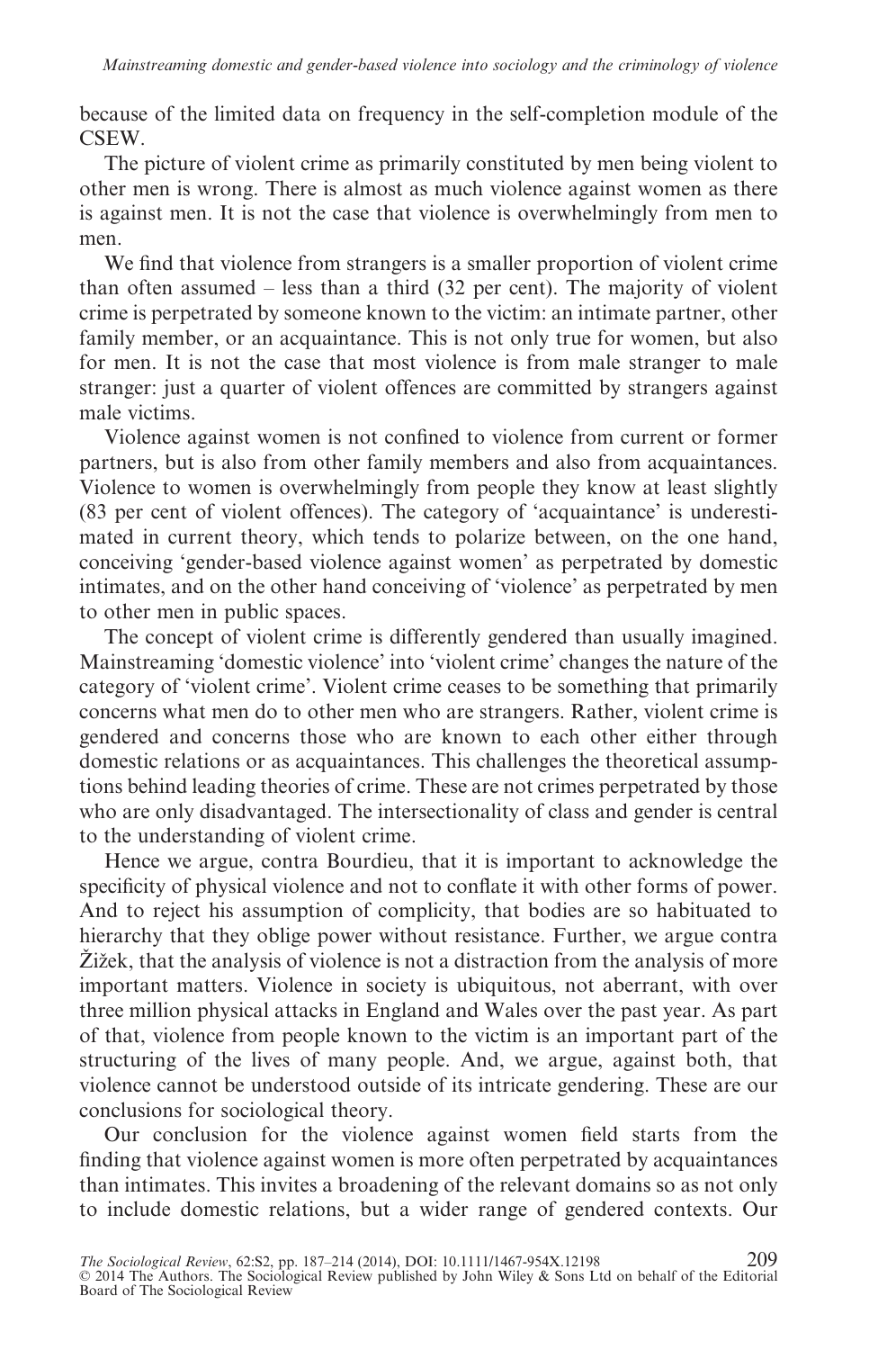conclusion for criminology is that gender is more important in the patterning of violence and its theorization than currently occurs. Criminological theory should more systematically address the gendered patterns of violence in which violence against women is nearly as common as violence against men. The gendering of violence is not a marginal special issue, but should be central to the field.

#### **Acknowledgements**

This work was supported by the Economic and Social Research Council, grant number ES/K002899/1, as part of the Secondary Data Analysis Initiative.

We thank the ONS for the use of the Crime Survey for England and Wales, and the UK Data Service for its assistance in accessing this data.

We state, as requested, that the original data creators, depositors or copyright holders, the funders of the Data Collections (if different) and the UK Data Service bear no responsibility for their further analysis or interpretation.

#### **Note**

1 Frequency of domestic abuse cannot be estimated using 2011/12 data so 2008/9 CSEW data is used for this analysis.

#### **References**

- Agnew, Robert, (1992), 'Foundation for a general strain theory of crime and delinquency', *Criminology*, 30 (1): 47–87.
- Agnew, Robert, (1999), 'A general strain theory of community differences in crime rates', *Journal of Research in Crime and Delinquency*, 36 (2): 123–155.
- Archer, John, (2000), 'Sex differences in aggression between heterosexual partners: a meta-analytic review', *Psychological Bulletin*, 126: 651–680.
- Becker, Gary, (1968), 'Crime and punishment: an economic approach', *Journal of Political Economy*, 76 (2): 169–217.
- Bernard, April, (2013), 'The intersectional alternative: explaining female criminality', *Feminist Criminology*, 8 (1): 3–19.

Bourdieu, Pierre, (2000 [1997]), *Pascalian Meditations*. Cambridge: Polity Press.

- Burgess-Proctor, Amanda, (2006), 'Intersections of race, class, gender, and crime: future directions for feminist criminology', *Feminist Criminology*, 1 (1): 27–47.
- Chiricos, Theodore, (1987), 'Rates of crime and unemployment: an analysis of aggregate research evidence', *Social Problems*, 34 (2): 187–212.
- Cohen, Lawrence and Felson, Marcus, (1979), 'Social change and crime rate trends: a routine activity approach', *American Sociological Review*, 44 (4): 588–608.
- Cole, Julio and Gramajo, Andrés M., (2009), 'Homicide rates in a cross-section of countries: evidence and interpretations', *Population and Development Review*, 35 (4): 749–776.
- Cook, Philip, Machin, Stephen, Marie, Olivier, and Mastrobuoni, Giovanni (eds), (2013), *Lessons from the Economics of Crime*. Cambridge, MA: MIT Press.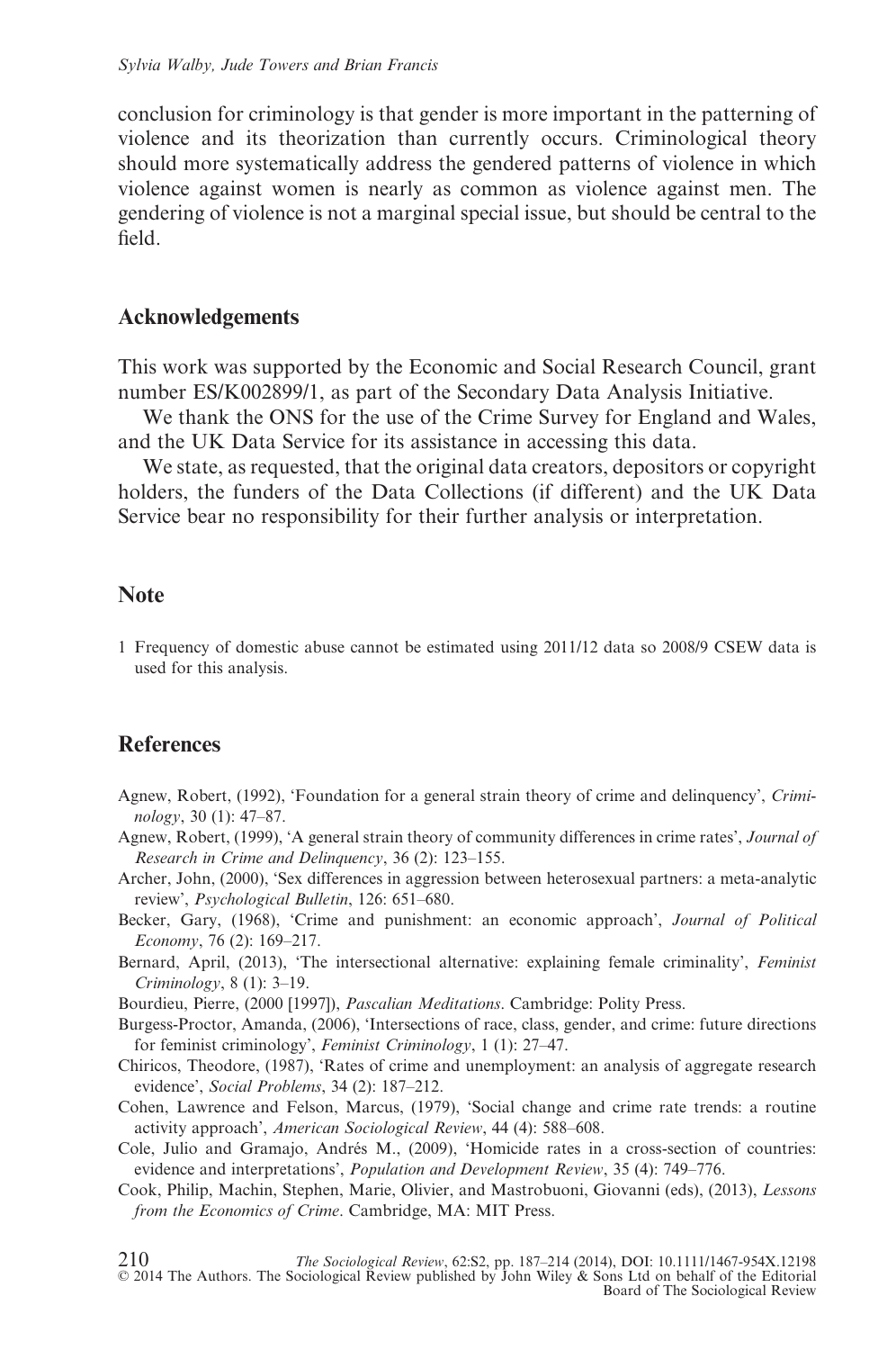- Crenshaw, Kimberlé, (1991), 'Mapping the margins: intersectionality and women of color', *Stanford Law Review*, 43 (6): 1241–1299.
- Crown Prosecution Service (CPS), (2013a), *Crown Prosecution Data on Violence against Women Strategy*, available at: [http://www.cps.gov.uk/publications/docs/vawg\\_2012\\_2013\\_tables.pdf.](http://www.cps.gov.uk/publications/docs/vawg_2012_2013_tables.pdf)
- Crown Prosecution Service (CPS), (2013b), *Court Outcomes Data*, available at: [http://](http://www.cps.gov.uk/data/case_outcomes/index.html) [www.cps.gov.uk/data/case\\_outcomes/index.html.](http://www.cps.gov.uk/data/case_outcomes/index.html)
- De Haan, Willem, (2009), 'Violence as an essentially contested concept', in Sophie Body-Gendrot and Pieter Spierenburg (eds), *Violence in Europe*, New York: Springer.
- DeKeseredy, Walter, (2000), 'Current controversies on defining nonlethal violence against women in intimate heterosexual relationships', *Violence against Women*, 6 (7): 728–746.
- Dobash, Rebecca Emerson and Dobash, Russell P., (1979), *Violence against Wives*, New York: Free Press.
- Dobash, Russell P., Dobash, Rebecca Emerson, Wilson, Margo and Daly, M., (1992), 'The myth of symmetry in marital violence', *Social Problems*, 39: 401–421.
- EIGE, (2014), *What is gender-based violence?* European Institute for Gender Equality, 28 February, available at:<http://eige.europa.eu/content/what-is-gender-based-violence>
- Fanon, Franz, (1990 [1967]), *The Wretched of the Earth*, London: Penguin.
- Farrell, Graham and Pease, Ken, (2007), 'Crime in England and Wales: more violence and more chronic victims', *Civitas Review*, 4 (2): 1–6.
- Farrell, Graham, Philips, Coretta and Pease, Ken, (1995), 'Like taking candy: why does repeat victimization occur?' *British Journal of Criminology*, 35 (5): 384–399.
- Fajnzylber, Pablo, Lederman, Daniel and Loayza, Norman, (2002), 'Inequality and violent crime', *Journal of Law & Economics*, 45 (1): 1–39.
- Feist, Andy, Ashe, Jane, Lawrence, Jane, McPhee, Duncan and Wilson, Rachel, (2007), *Investigating and Detecting Recorded Offences of Rape*. Home Office Online Report 18/07, available at: <http://rds.homeoffice.gov.uk/rds/pdfs07/rdsolr1807.pdf>
- Gordon, Malcolm, (2000), 'Definitional issues in violence against women', *Violence against Women*, 6 (7): 747–783.
- Gottfredson, Michael and Hirschi, Travis, (1990), *A General Theory of Crime*, Stanford, CA: Stanford University Press.
- Gramsci, Antonio, (1971), *Selections from the Prison Notebooks of Antonio Gramsci*, London: Lawrence and Wishart.
- Haas, Peter, (1992), 'Introduction: epistemic communities and international policy coordination', *International Organization*, 46 (1): 1–35.
- Hearn, Jeff, (2012), 'A multi-faceted power analysis of men's violence to known women: from hegemonic masculinity to the hegemony of men', *Sociological Review*, 60: 589–610.
- Hester, Marianne, Westmarland, Nicole, Pearce, L. and Williamson, Emma, (2008), *Early Evaluation of the Domestic Violence, Crime and Victims Act 2004*. Ministry of Justice Research Series 14/08.
- Home Office, (2013), *New Government Domestic Violence and Abuse Definition*, available at: [https://](https://www.gov.uk/government/publications/new-government-domestic-violence-and-abuse-definition) [www.gov.uk/government/publications/new-government-domestic-violence-and-abuse-definition](https://www.gov.uk/government/publications/new-government-domestic-violence-and-abuse-definition) (accessed 28 February 2014).
- Hope, Tim and Norris, Paul, (2013), 'Heterogeneity in the frequency distribution of crime victimization', *Journal of Quantitative Criminology*, 29 (4): 543–578.
- Hsieh, Ching-Chi and Pugh, M. D., (1993), 'Poverty, income inequality and violent crime: a meta-analysis of recent aggregate data studies', *Criminal Justice Review*, 18 (2): 182–202.
- Johnson, Holly, (1996), *Dangerous Domains: Violence against Women in Canada*, Ontario: Nelson.
- Johnson, Michael, (1995), 'Patriarchal terrorism and common couple violence: two forms of violence against women', *Journal of Marriage and the Family*, 57: 283–294.
- Johnson, Michael, (2008), *A Typology of Domestic Violence: Intimate Terrorism, Violent Resistance, and Situational Couple Violence*, Boston, MA: Northeastern University Press.
- Kalmuss, Debra and Straus, Murray, (1982), 'Wife's marital dependency and wife abuse', *Journal of Marriage and the Family*, 44 (2): 277–286.
- Kelly, Liz, (1988), *Surviving Sexual Violence*, Cambridge: Polity Press.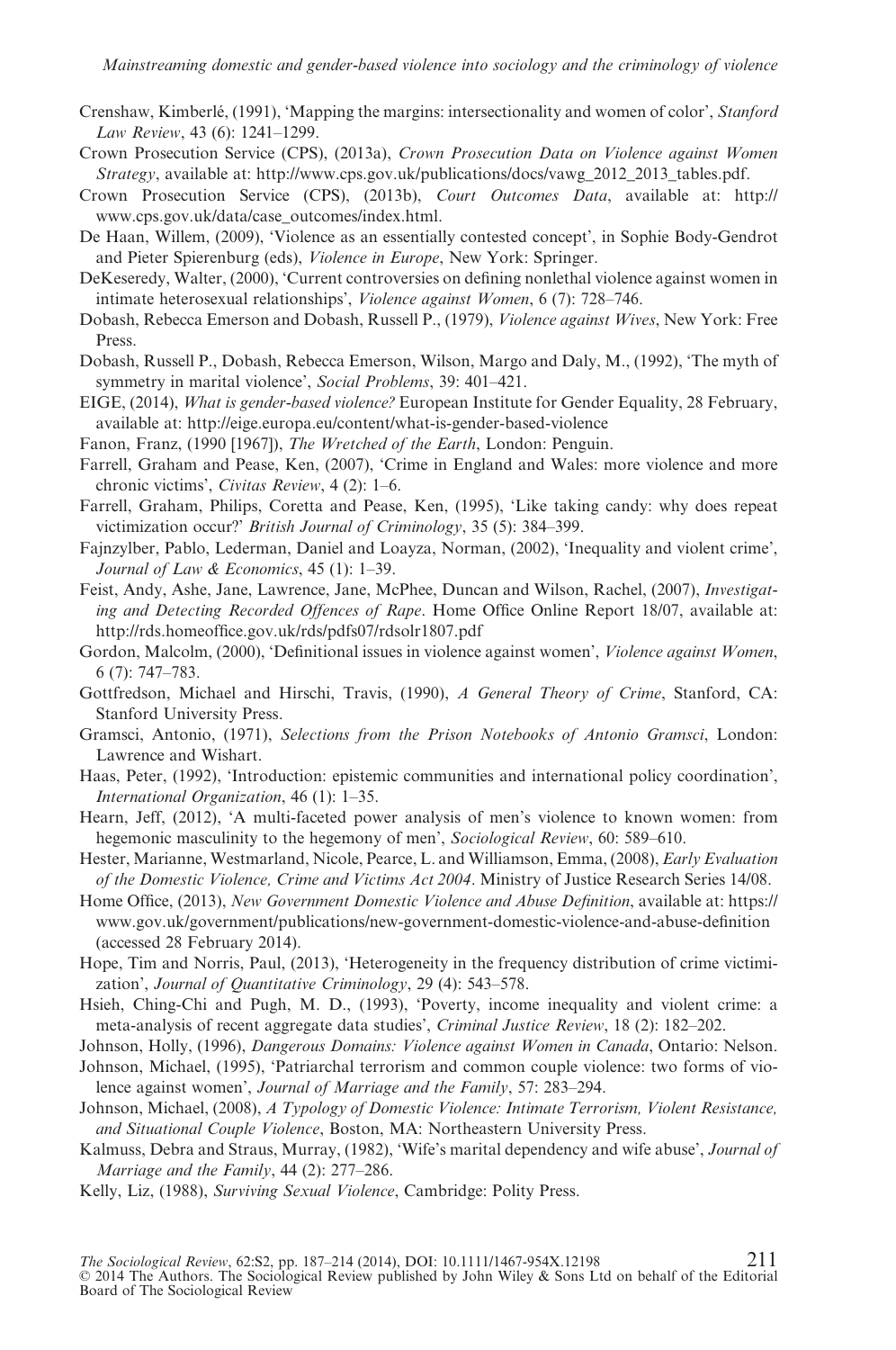- Kilpatrick, Dean, (2004), 'What is violence against women? Defining and measuring the problem', *Journal of Interpersonal Violence*, 19 (11): 1209–1234.
- Lovett, Jo and Kelly, Liz, (2009), *Different Systems, Similar Outcomes? Tracking Attrition in Reported Rape Cases in Eleven Countries. Country Briefing: England and Wales*. Child and Woman Abuse Studies Unit: London Metropolitan University.
- Maguire, Mike, Morgan, Rod and Reiner, Robert (eds), (2012), *The Oxford Handbook of Criminology*, 5th edn, Oxford: Oxford University Press.

Maleševic´, Siniša, (2010), *The Sociology of War and Peace*, Cambridge: Cambridge University Press.

- Mann, Michael, (1986), *The Sources of Social Power. Volume 1. A History of Power from the Beginning to A.D. 1760*, Cambridge: Cambridge University Press.
- McLaughlin, Eugene, Muncie, John and Hughes, Gordon (eds), (2003), *Criminological Perspectives: Essential Readings*, 2nd edn, London: Sage.
- Mears, Daniel, Cochran, Joshua and Beaver, Kevin, (2013), 'Self-control theory and nonlinear effects on offending', *Journal of Quantitative Criminology*, 29 (3): 447–476.
- Merton, Robert, (1938), 'Social structure and anomie', *American Sociological Review*, 3 (5): 672– 682.
- Miller, Jody and Mullins, Christopher, (2008), 'The status of feminist theories in criminology', in Francis Cullen, John Wright and Kristie Blevins (eds), *Taking Stock: The Status of Criminological Theory*. Advances in Criminological Theory, 15: 217–249, New Brunswick, NJ: Transaction Publishers.
- Moffitt, Terrie, (1993), 'Adolescence-limited and life-course-persistent antisocial behavior: a developmental taxonomy', *Psychological Review*, 100 (4): 674–701.
- Myhill, Andy and Dunne, Danielle, (2015), 'Measuring coercive control: what can we learn from national population surveys', *Violence against Women*. Forthcoming.
- National Policing Improvement Agency (NPIA), (2009), *The National Standard for Incident Recording: Definitions and Guidance*, London: Association of Chief Police Officers, Home Office and Association of Police Authorities, available at: [http://www.acpo.police.uk/documents/](http://www.acpo.police.uk/documents/partnerships/2009/200906LPPNSIR01.pdf) [partnerships/2009/200906LPPNSIR01.pdf](http://www.acpo.police.uk/documents/partnerships/2009/200906LPPNSIR01.pdf) (accessed on 25 February 2014).
- Newburn, Tim, (2013), *Criminology*. 2nd edn, London: Routledge.
- Office for National Statistics (ONS) (2013a), 02. Appendix Tables Crime Survey for England and Wales Year Ending September 2013, available at: [http://www.ons.gov.uk/ons/rel/crime-stats/](http://www.ons.gov.uk/ons/rel/crime-stats/crime-statistics/period-ending-september-2013/rft-appendix-tables.xls) [crime-statistics/period-ending-september-2013/rft-appendix-tables.xls](http://www.ons.gov.uk/ons/rel/crime-stats/crime-statistics/period-ending-september-2013/rft-appendix-tables.xls)
- Office for National Statistics, (2013b), *Focus on: Violence Crime and Sexual Offences 2012/13*, Cardiff: ONS.
- Office for National Statistics, (2013c), *User Guide to Crime Statistics for England and Wales*, Cardiff: ONS.
- Office for National Statistics, (2014), *Crime Survey for England and Wales, 2011–2012* [computer file]. Colchester, Essex: UK Data Archive [distributor], March 2013. SN: 7252, [http://dx.doi.org/](http://dx.doi.org/10.5255/UKDA-SN-7252-1) [10.5255/UKDA-SN-7252-1](http://dx.doi.org/10.5255/UKDA-SN-7252-1)
- Piquero, Alex, Farrington, David and Blumstein, Alfred, (2003), 'The criminal career paradigm', *Crime and Justice*, 30: 359–506.
- Planty, Michael and Strom, Kevin, (2007), 'Understanding the role of repeat victims in the production of annual US victimization rates', *Journal of Quantitative Criminology*, 23: 179– 200.
- Pratt, Travis and Cullen, Francis, (2000), 'The empirical status of Gottredson and Hirchi's general theory of crime: a meta-analysis', *Criminology*, 38 (3): 931–964.
- Pratt, Travis and Cullen, Francis, (2005), 'Assessing macro-level predictors and theories of crime: a meta-analysis', *Crime and Justice*, 32: 373–450.
- Pratt, Travis, Turanovic, Jullian, Fox, Kathleen and Wright, Kevin, (2014), 'Self-control and victimization: a meta-analysis', *Criminology*, 53 (1): 87–116.
- Pridemore, William, (2008), 'A methodological addition to the cross-national empirical literature on social structure and homicide: a first test of the poverty-homicide thesis', *Criminology*, 46 (1): 133–154.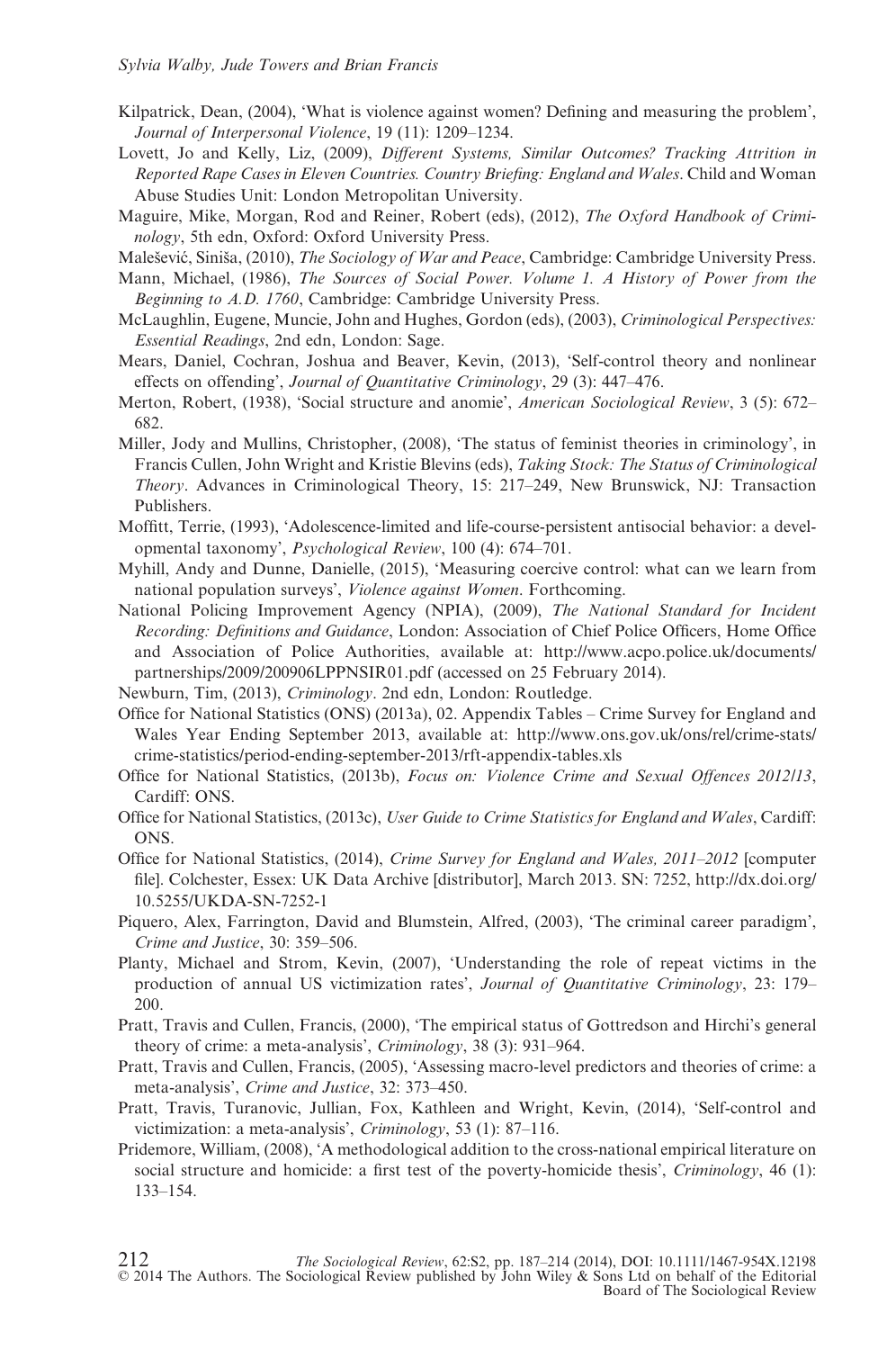- Pridemore, William and Freilich, Joshua, (2005), 'Gender equity, traditional masculine culture, and female homicide victimization', *Journal of Criminal Justice*, 33 (3): 213–223.
- Radford, Jill, (2003), 'Professionalising responses to domestic violence in the UK: definitional difficulties', *Safer Communities*, 2 (1): 32–39.

Ray, Larry, (2011), *Violence and Society*, London: Sage.

- Saltzman, Linda, (2004), 'Definitional and methodological issues related to transnational research on intimate partner violence', *Violence against Women*, 10 (7): 812–830.
- Saltzman, Linda, Fanslow, J., MacMahon, P., and Shelley, G., (1999), *Intimate Partner Violence Surveillance: Uniform Definitions and Recommended Data Elements* (version 1.0). Atlanta: CDC National Center for Injury Prevention and Control.
- Sampson, Robert, Morenoff, Jeffrey and Gannon-Rowley, Thomas, (2002), 'Assessing "neighbourhood effects": social processes and new directions in research', *Annual Review of Sociology*, 28: 443–478.

Sharp, Susan, (2006), 'Editorial', *Feminist Criminology*, 1 (1): 3–5.

- Shaw, Clifford R. and McKay, Henry D., (1942), *Juvenile Delinquency and Urban Areas*, Chicago: Chicago University Press.
- Stark, Evan, (2007), *Coercive Control: How Men Entrap Women in Personal Life*, New York: Oxford University Press.
- Statistics Authority, (2014), 'Assessment of compliance with the Code of practice for Official Statistics: Statistics on Crime in England and Wales. Assessment report 268. London: Statistics Authority, available at: [http://www.statisticsauthority.gov.uk/assessment/assessment/assessment](http://www.statisticsauthority.gov.uk/assessment/assessment/assessment-reports/assessment-report-268-statistics-on-crime-in-england-and-wales.pdf)[reports/assessment-report-268—statistics-on-crime-in-england-and-wales.pdf](http://www.statisticsauthority.gov.uk/assessment/assessment/assessment-reports/assessment-report-268-statistics-on-crime-in-england-and-wales.pdf) (accessed 25 February 2014).
- Steffensmeier, Darrell, Zhong, Hua, Ackerman, Jeff, Schwartz, Jennifer and Agha, Suzanne, (2006), 'Gender gap trends for violent crimes: a UCR-NCVS Comparison', *Feminist Criminology*, 1 (1): 72–98.
- Straus, Murray, (1979), 'Measuring intrafamily conflict and violence: the conflict tactics (CT) scale', *Journal of Marriage and the Family*, 41 (1): 75–88.
- Straus, Murray and Gelles, R. J. (eds), (1990), *Physical Violence in American Families*, New Brunswick, NJ: Transaction Publishers.
- Tilly, Charles, (2003), *The Politics of Collective Violence*, Cambridge: Cambridge University Press.
- UK Government, (2013), *A Call to End Violence against Women and Girls: Action Plan 2013*, available at: [https://www.gov.uk/government/uploads/system/uploads/attachment\\_data/file/](https://www.gov.uk/government/uploads/system/uploads/attachment_data/file/181088/vawg-action-plan-2013.pdf) [181088/vawg-action-plan-2013.pdf](https://www.gov.uk/government/uploads/system/uploads/attachment_data/file/181088/vawg-action-plan-2013.pdf) (accessed 25 February 2014).
- UK Statistics Authority, (2014), *Assessment of Compliance with the Code of Practice for Official Statistics: Statistics on Crime in England and Wales*, Assessment Report 268, London: UK Statistics Authority.
- United Nations General Assembly, (1993), *Declaration on the Elimination of Violence against Women*, A/RES/48/104, available at:<http://www.un.org/documents/ga/res/48/a48r104.htm> (accessed 25 February 2014).
- van Wilsem, J., (2004), 'Crime victimization in cross-national perspective', *European Journal of Criminology*, 1: 89–109.
- Vieraitis, Lynne, Britto, Sarah and Kovandzic, Tomislav, (2007), 'The impact of women's status and gender inequality on female homicide victimization rates', *Feminist Criminology*, 2 (1): 57–73.
- von Holdt, Karl, (2013), 'The violence of order, orders of violence: Between Fanon and Bourdieu', *Current Sociology*, 61 (2): 112–131.
- Walby, Sylvia, (2004), *The Cost of Domestic Violence*, London: DTI Women and Equality Unit.
- Walby, Sylvia, (2009), *Globalization and Inequalities: Complexity and Contested Modernities*, London: Sage.
- Walby, Sylvia, (2013), 'Violence and society: an introduction to an emerging field of Sociology', *Current Sociology*, 61 (2): 95–111.